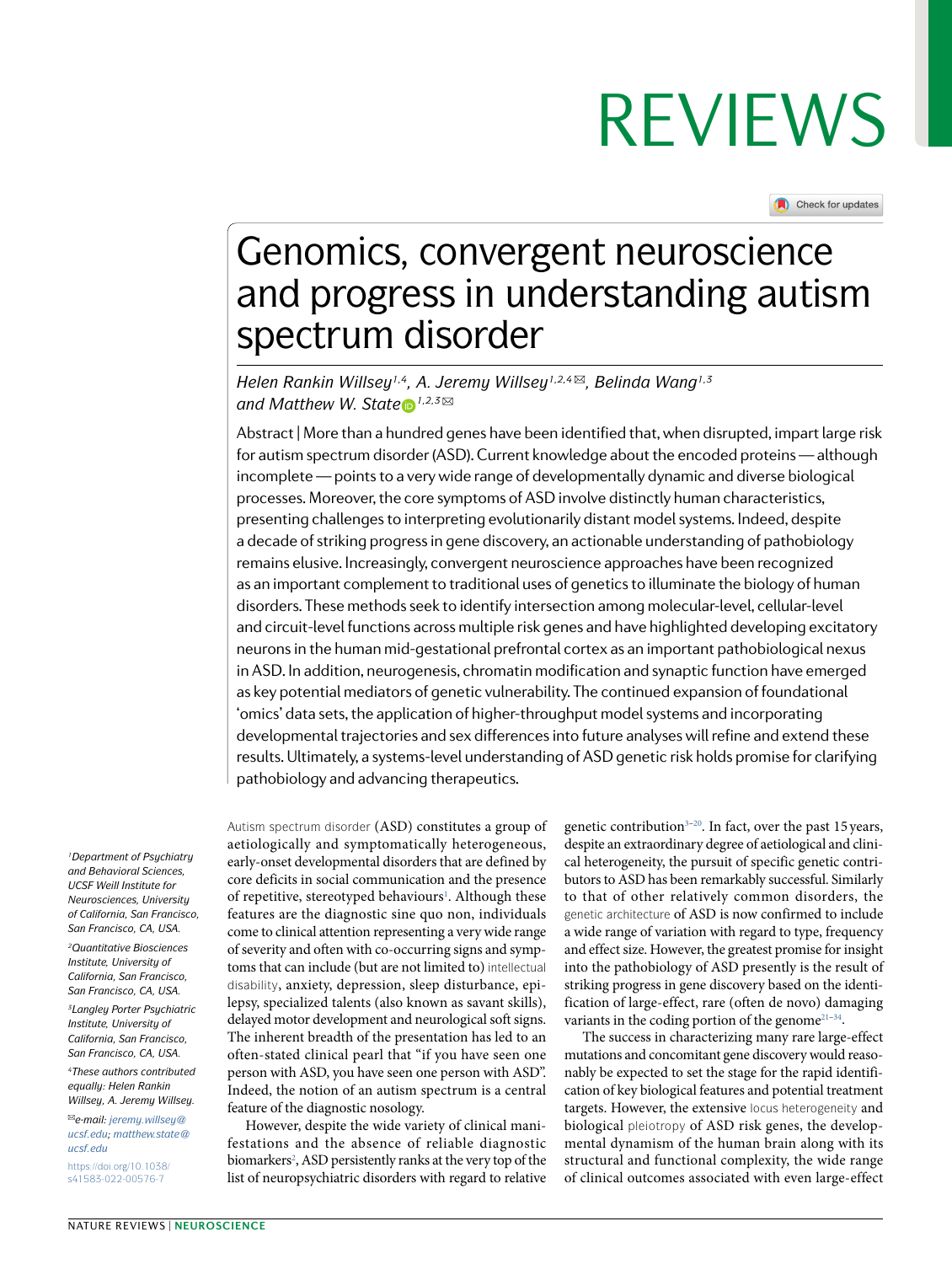#### Autism spectrum disorder

(ASD). A group of developmental disorders characterized by deficits in social communication and social interaction, and restrictive and repetitive patterns of behaviour, interests or activities.

#### Intellectual disability

A developmental disorder characterized by deficits in intellectual functioning (including reasoning, problemsolving and academic learning) and adaptive functioning (including communication and independent living).

#### Genetic architecture

The characteristics of genetic variation that contribute to a specific phenotype, including variant frequency, effect size and their interaction with each other and the environment.

#### Locus heterogeneity

Variants at different gene loci result in a similar phenotype, individually (for monogenic diseases) or in combination (for complex traits).

genetic risks, the presence of marked sexual dimorphism and the inherent limitations of relying on evolutionarily distant model system to illuminate distinctly, if not uniquely, human characteristics have posed formidable barriers to translating genetic insights into an actionable understanding of underlying mechanisms.

However, as gene identification has progressed over the past decade, these successes have also ushered in a generation of 'convergent neuroscience' analyses aimed at illuminating core aspects of ASD pathology. By convergent neuroscience, we refer here to analyses that address the overlap, or intersection, of diverse ASD genetic risks with respect to molecular- level, cellular- level and circuit- level function as well as across multiple dimensions of analysis including anatomical localization and developmental timing<sup>35-[40](#page-15-2)</sup>. These conceptual approaches originated with the earliest successful efforts at 'idio-pathic' ASD gene discovery<sup>[41](#page-15-3)</sup> and have often relied on Gene Ontology terms to offer initial insights, although contemporary approaches have begun to integrate other data, such as gene expression patterns from the human brain and maps of interactions between proteins and/or genes.

These studies have proven valuable in generating hypotheses about functional commonalities among ASD risk genes, providing consistent evidence for chromatin modification, synapse structure and function, RNA- binding proteins and several other points of mecha-nistic overlap<sup>[29](#page-14-5),[42](#page-15-4)[–44](#page-15-5)</sup>. They have also generated hypotheses about spatial- level, temporal- level and cellular- level convergence of ASD genetic risk, repeatedly implicating mid- gestational developmental stages, the frontal cortex and developing cortical excitatory neurons. However,

#### <span id="page-1-0"></span>Box 1 | **Idiopathic versus syndromic ASD**

There is debate about the definition of 'syndromic' forms of autism spectrum disorder (ASD) versus 'idiopathic' presentations. Syndromic generally refers to rare and severe conditions with a highly characteristic presentation that may have co- occurring ASD — for example, fragile X syndrome, Angelman syndrome, Rett syndrome, tuberous sclerosis, neurofibromatosis and PTEN hamartoma tumour syndrome. In practice, syndromic ASD tends to have a greater contribution of features apart from social communication deficits and repetitive behaviours, shows greater penetrance and tends towards monogenic causality. By contrast, idiopathic refers to cases that are not obviously accompanied by characteristic physical features or a pathognomic natural history. Although there may be considerable overlap in symptoms among these groups, and an increasing appreciation of intersecting biology, the history of gene identification efforts has diverged at the extremes of these distinctions. For example, there was substantial progress in the identification of syndromic loci and genes leveraging classic genetic methods, before the sequencing of the human genome and the genomic era<sup>227-[247](#page-18-1)</sup>. By contrast, reliable, systematic gene discovery in the larger group of individuals who commonly present clinically with ASD was highly dependent on the development of high- throughput genomic technologies focused on rare and de novo mutations, as discussed in the main text.

As gene discovery has progressed, and larger groups of affected individuals with rare variants in the same gene have been characterized, the boundaries between syndromic and non- syndromic have become less clear. Careful retrospective clinical analyses of patients whose ASD is apparently idiopathic and who share a mutated ASD gene or chromosomal segment have not infrequently led to the recognition of distinctive physical features and co- morbidities suggesting the presence of previously unappreciated syndromes<sup>[248–](#page-18-2)[254](#page-18-3)</sup>. Therefore, at present, syndromic versus idiopathic ASD may be most productively thought of existing on a continuum both with regard to relative contribution of core features of the ASD diagnosis as well as with regard to the reliability of genotype–phenotype correlations.

in evaluating the current state of the field with regard to the understanding of mechanism, it is important to consider the potential for cryptic biases in these types of analyses related to the selection and the sources of the underlying data. Nonetheless, with the accelerating development of foundational large- scale biological data sets, particularly those that derive from direct experimental evidence and include human data and developmental trajectories, convergence neuroscience analyses hold increasing promise for identifying core biological features and offer avenues to constrain key experimental parameters in investigations of the pathological sequelae of individual genes and mutations — a key challenge for studies of the developing brain that confront an extraordinarily complex and developmentally dynamic biological landscape<sup>[37](#page-15-6)</sup>. In addition to offering relatively hypothesis- free insights into genetic risks and related pathobiology, newer convergent approaches relying on highly parallelized modelling of rare variants carrying large risk for ASD also have the potential to identify previously unappreciated, yet widely applicable, mechanisms of resilience<sup>[39,](#page-15-7)[40](#page-15-2)[,45](#page-15-8)</sup>, a potentially promising avenue for the development of treatments impacting broad populations of individuals who do not necessarily carry mutations in the same gene or genes. In this Review, we summarize progress in the genetics and genomics of ASD, assess the state of the field with respect to findings from analyses employing a convergent neuroscience framework and consider the implications of progress in genomics and convergent neuroscience for the future of translational research.

### Gene and locus discovery in ASD

**Whole exome- based discovery.** The past two decades have been a period of striking progress in the identification of specific genes and loci carrying individually large risks for 'idiopathic' ASD (BOx [1](#page-1-0)). The first successful efforts at isolating bona fide risk genes can be traced to just after the turn of the millennium, with the identification of heterozygous damaging and putative loss-offunction mutations in the genes NLGN3 and NLGN4, through traditional cytogenetic mapping strategies<sup>[46](#page-15-9)</sup> and parametric linkage analysis<sup>[47](#page-15-10)</sup> followed by DNA sequencing. Soon thereafter, the rapid evolution of genomic technologies allowed for cost-effective, comprehensive scanning of the genome for rare and de novo mutations at increasingly high resolution (BOx [2\)](#page-2-0). The critical observations that de novo structural and sequence variants contribute writ large to common forms of ASD<sup>[21,](#page-14-4)[30](#page-14-6)[,31](#page-14-7),[34](#page-15-0)</sup>, together with the insight that even a small number of exceedingly rare de novo variants mapping to the same gene or genomic interval in unrelated individuals offers sufficient statistical power to reliably identify risk  $loci^{22,24,33,48-51}$  $loci^{22,24,33,48-51}$  $loci^{22,24,33,48-51}$  $loci^{22,24,33,48-51}$  $loci^{22,24,33,48-51}$  $loci^{22,24,33,48-51}$  $loci^{22,24,33,48-51}$  $loci^{22,24,33,48-51}$  $loci^{22,24,33,48-51}$  and genes<sup>[23](#page-14-10)-30[,32,](#page-14-11)[42](#page-15-4)</sup> with limited confounds due to ancestry, constituted a critical turning point for the field, setting the stage for systematic and reliable gene discovery (FiG. [1\)](#page-4-0). At present, microarray and whole- exome sequencing (WES) studies focused on rare variants have yielded convincing statistical support for the association of about a dozen copy number variant (CNV) loci<sup>[24](#page-14-9)</sup> and more than 100 genes<sup>[23](#page-14-10)</sup> (FIG. [1a\)](#page-4-0), with this list rapidly growing (for example, see REF.<sup>[52](#page-15-14)</sup>) and many more of each predicted to exist<sup>[22](#page-14-8),[23,](#page-14-10)[28](#page-14-12)[,30](#page-14-6),[33,](#page-15-11)[53](#page-15-15)</sup>.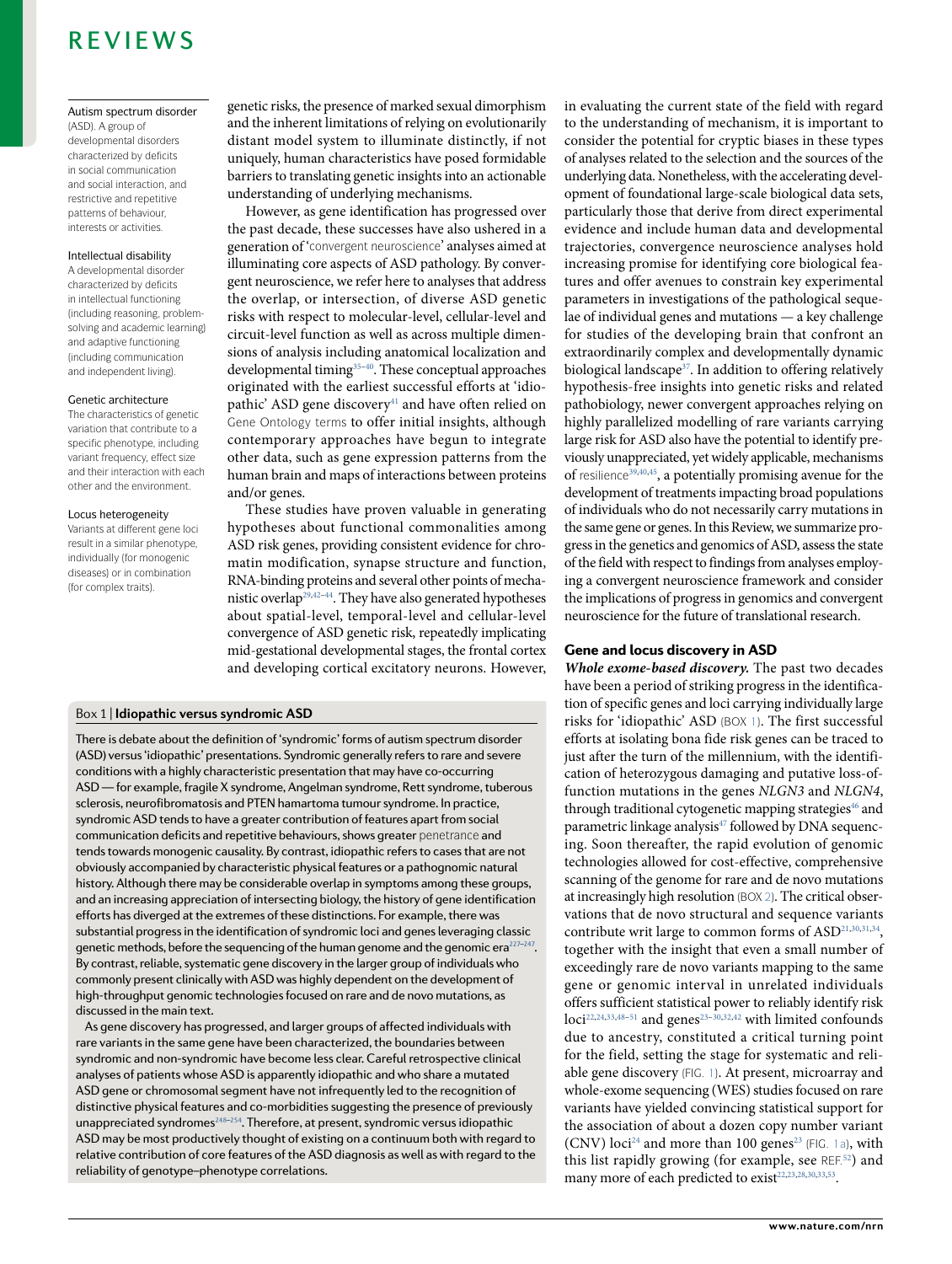#### <span id="page-2-0"></span>Box 2 | **Major methods to identify ASD risk genes and loci**

#### **Rare variant- based approaches (allele frequency <1%)**

*Whole- exome sequencing (WES).* This approach aims to identify rare, especially de novo, coding variants recurring in the same gene in unrelated patients more often than expected by chance (based on theoretical mutation rates, unaffected siblings or population frequency). These approaches have historically focused on 'simplex' families (unaffected parents with one child with autism), which tend to be enriched for de novo variants. However, rare inherited variants and case–control data from simplex, multiplex or unknown family types have increasingly contributed to gene discovery, especially as databases accumulate information on population variant frequency and the ability to stratify the most deleterious variants improves $58-60$  $58-60$ . As these databases grow, the definition of rare is beginning to shift to <0.1% or even <0.01%. Genes identified by this approach tend to carry large effect sizes (FiG. [1](#page-4-0)).

*Whole- genome sequencing (WGS).* Conceptually similar to WES, these analyses expand to include non-coding variants. Identifying non-coding loci requires very large cohort sizes and is challenging due to incomplete characterization of regulatory loci (that is, functional boundaries, target gene), the relative inability to prioritize deleterious variants (especially compared with coding variants) and the tendency for these effects to be restricted to particular (yet currently unknown) developmental epochs, tissues and/or cell types. Accordingly, specific non- coding loci have not yet been identified at genome-wide significant thresholds.

*Copy number variant (CNV) detection.* CNVs are deletions or duplications of DNA (also known as structural variants). The approach to detecting CNVs is conceptually similar to WES and WGS: identify rare and/or de novo CNVs from genotyping or sequencing data, and then search for recurrent variants overlapping the same locus in multiple unaffected individuals. Associated loci tend to overlap genes and carry large effects (FiG. [1](#page-4-0)). When combined with WES and WGS, small coding CNVs, especially deletions, can help identify individual risk genes<sup>[24](#page-14-9)</sup>.

#### **Common variant- based approach (allele frequency >1%)**

*Genome- wide association.* This approach relies on common variants (also known as single- nucleotide polymorphisms (SNPs)), occurring at a frequency greater than 1% in the population. Variants are generally identified with genotyping arrays. Cases and controls are compared to identify SNPs with an allele that occurs more frequently in cases. Very large cohorts are required to identify risk loci as they carry small effect sizes (FiG. [1](#page-4-0)). Only five genome- wide significant loci for autism spectrum disorder (ASD) have been identified to date $92$  but this number is expected to grow as sample sizes increase.

#### Pleiotropy

A phenomenon in which a single gene contributes to multiple processes or phenotypic traits.

#### Convergent neuroscience

Studies that address the overlap, or intersection, of genetic risk for a psychiatric disorder with respect to molecular-level, cellular-level and circuit-level function as well as across multiple dimensions of analysis, including anatomical localization and developmental timing.

#### Gene Ontology terms

A hierarchical set of terms that aim to define the universe of possible descriptors a gene can have, including properties such as molecular function, cellular component and biological process.

The initial progress in ASD gene discovery relied heavily on the identification of rare heterozygous de novo mutations leading to putative loss of function of the encoded protein (also referred to as protein-truncating variants). However, missense de novo mutations<sup>[30](#page-14-6)</sup> as well as rare inherited and somatic mutations (also known as mosaic mutations) have now also been demonstrated to carry risk<sup>[23,](#page-14-10)[24](#page-14-9)[,29](#page-14-5),53-[57](#page-15-16)</sup>. In addition, the dramatic expansion of databases of control exome and genome sequences has enabled the identification of ultra-rare genetic variation, the characterization of evolutionarily constrained genes (that is, those likely intolerant to variation) and the prioritization of missense variants most likely to be deleterious (for example, as determined by the MPC or 'missense badness, PolyPhen-2 and constraint' score)<sup>[58](#page-15-17)-[62](#page-15-18)</sup>, all of which have demonstrated utility in parsing risk for ASD and, consequently, the potential to improve gene discovery<sup>[23](#page-14-10)[,29](#page-14-5),[55,](#page-15-19)[60](#page-15-20),63-[65](#page-15-22)</sup>. Indeed, characterizing ultra-rare variants among highly conserved genes in case–control data alone has emerged as an efficient, viable alternative to family- based studies designed to identify rare de novo mutations (for example, FIG. [1b](#page-4-0); also REF.<sup>[66](#page-15-23)</sup>).

Likewise, there have been long-standing efforts to identify rare recessive variants and compound heterozygous variants contributing to ASD. Based on the strong track record of success relying on homozygosity mapping of consanguineous pedigrees in a wide range of severe neurological and neurodevelopmental disorders (NDDs), including brain malformation syndromes, severe intellectual disability and epilepsy<sup>[67](#page-15-24)-69</sup>, it has been somewhat surprising that the yield of novel genes from similar efforts have been relatively limited for the ASD phenotype, although there have been some notable exceptions<sup>[70](#page-15-26)-74</sup>. Additionally, several more recent studies have demonstrated an overall modest contribution of recessive inheritance, including compound heterozygous damaging mutations in non- consanguineous families $74-77$  $74-77$ .

Studies have also supported the contribution of rare somatic variation to ASD, suggesting that these variants may contribute to risk in approximately 5–22% of simplex cases<sup>[56](#page-15-29),[57,](#page-15-16)[78](#page-15-30)-83</sup>. However, gene discovery based on somatic variants alone has been underpowered. Additionally, because these studies generally use data derived from the DNA of clinically accessible tissues such as peripheral blood and saliva<sup>[57,](#page-15-16)[79](#page-15-31)-[82](#page-16-1)</sup>, brain-specific somatic mutations will, by their nature, be missed. Identifying somatic variants within brain tissue from individuals with ASD is an active area of investigation $56$ , but the obstacles to this as a systematic approach to identifying novel ASD risk genes remain formidable.

Collectively, rare coding variants identified from WES not only have been a particularly valuable resource for biological studies but also have been shown to contribute to a substantial minority of individuals presenting for clinical evaluation. The estimates of clinical contribution range from a low of about 10% to a high of approximately one half of the clinical ASD population, depending in part on the ascertainment criteria. For example, increasing parental age, low IQ relative to mid- parental expectation, dysmorphology, epilepsy, congenital heart disease, female sex and simplex status — along with a larger number of unaffected siblings are all known to lead to higher positive yields in genetic testing<sup>[21,](#page-14-4)[22,](#page-14-8)[24](#page-14-9)[,28](#page-14-12)-31[,33,](#page-15-11)[44,](#page-15-5)[64](#page-15-32)[,84](#page-16-2)-89</sup>.

**Whole- genome sequencing.** To date, the contribution of whole-genome sequencing (WGS) studies to identifying risk genes and loci for ASD has been limited compared with the approaches noted above. Capturing the full complement of variation across the entire genome, including both sequence and structural mutations, clearly represents the future of genomic analyses for ASD and, indeed, all of medicine. However, several factors limit its current utility: broadly, that the analysis and storage of WGS data require extensive computational infrastructure and confer substantial costs; the 'search space' for WGS is 100-fold greater than for WES, yet is less well characterized; the ability to interpret the consequences of non- coding variation is far more challenging than assigning functional significance to canonical coding mutations; and, as a group, rare non-coding variation is estimated to carry relatively more modest risks for ASD as compared to rare damaging coding mutations<sup>[90](#page-16-4)</sup>. Consequently, the cohort sizes needed to identify associated loci with confidence are estimated to be an order of magnitude or more larger than for contemporary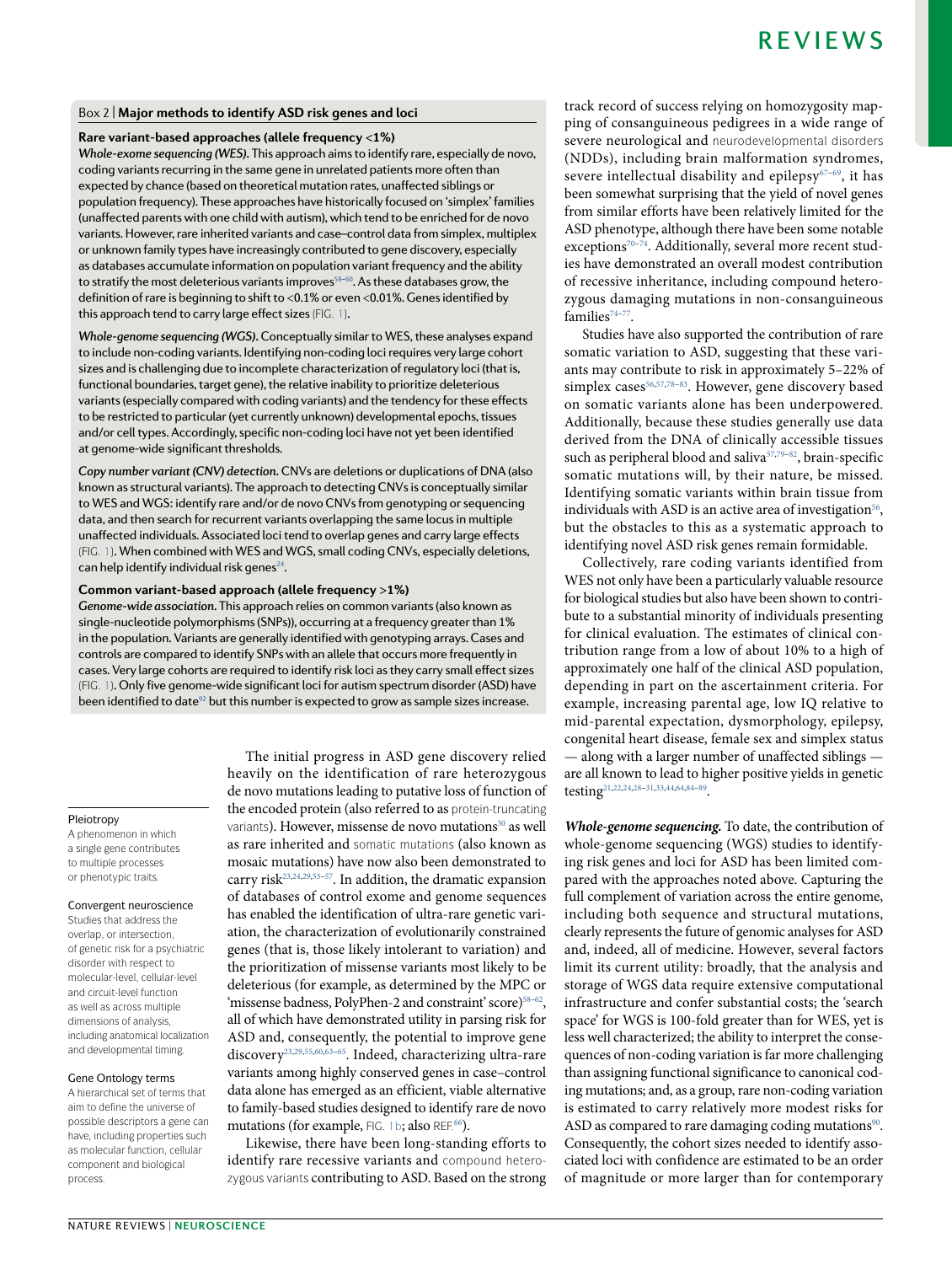#### a **Relative risk versus allele frequency for ASD genetic variants** b **Relative risk versus allele frequency for schizophrenia genetic variants**



c **Relative risk for de novo damaging variants in ASD versus schizophrenia genes**



d **Relative risk versus false discovery rate for de novo damaging variants in high-confidence ASD risk genes (FDR <0.01)**

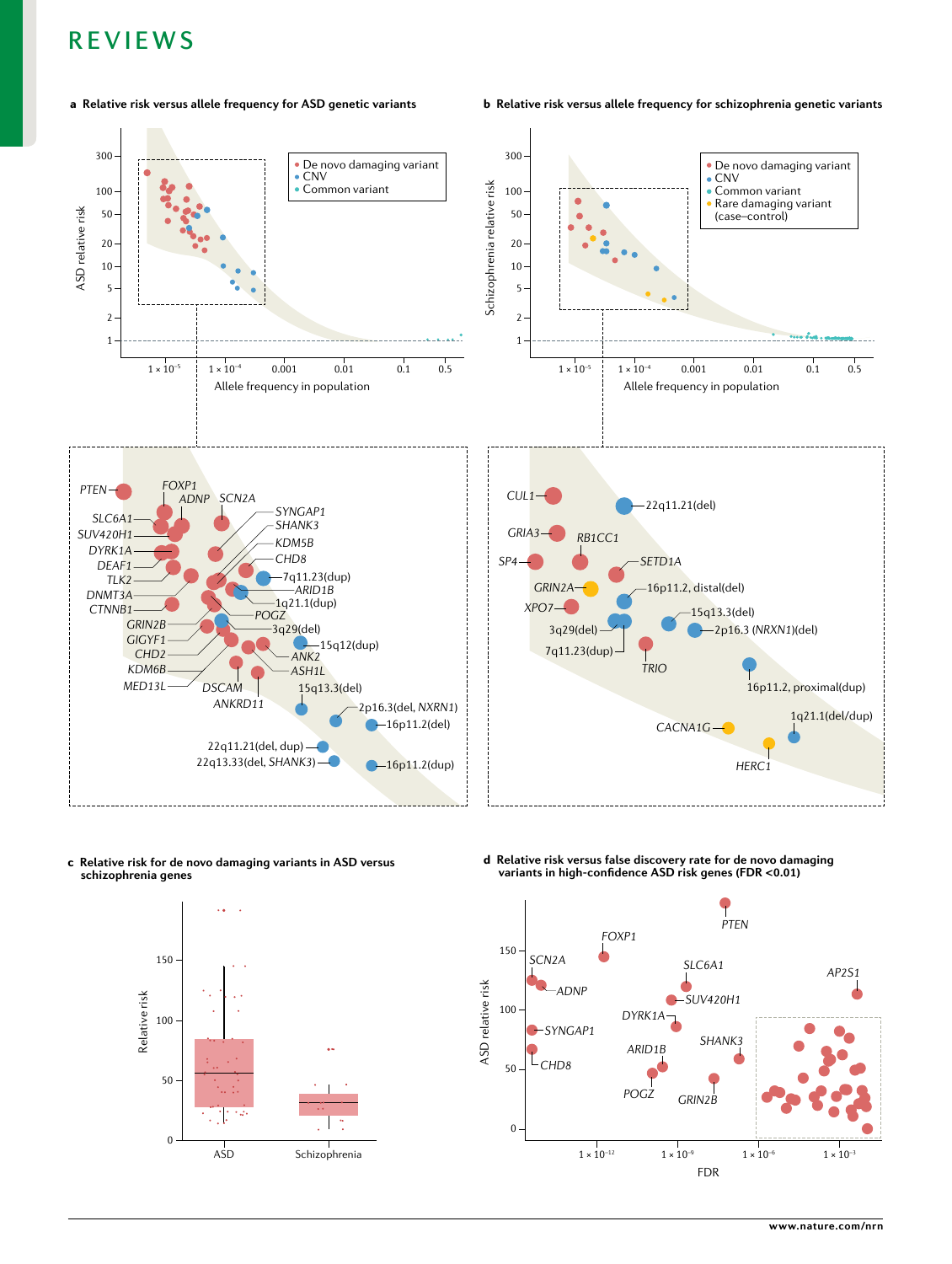<span id="page-4-0"></span>Fig. 1 | **Relationship between effect size and allele frequency for loci discovered**  ◀ **in autism spectrum disorder or schizophrenia. a**,**b** | Systematic studies of rare and common variants have identified risk loci for autism spectrum disorder (ASD) and for schizophrenia, but the trajectory of discovery differs between these conditions. In ASD, the majority of loci discovered to date are genes and have been identified by exome- wide sequencing studies of rare, generally de novo, coding variants ( $P < 2.5 \times 10^{-6}$ ; red dots; for ASD, 26 genes<sup>[23](#page-14-10)</sup>; for schizophrenia, 10 genes<sup>[66](#page-15-23)</sup>), whereas in schizophrenia the majority are single-nucleotide polymorphisms (SNPs) and have been discovered based on genomewide association studies (GWAS) of common variants ( $P < 5 \times 10^{-8}$ ; teal dots; for ASD, 5 SNPs[92](#page-16-5); for schizophrenia, 270 SNPs[130](#page-16-16), of which only the 132 SNPs with relative risk >1 are shown). None of these genes (red) or SNPs (teal) overlap between ASD and schizophrenia. Both disorders have a similar number of loci associated based on rare, generally de novo, copy number variants (CNVs; blue dots; for ASD, permutation-based false discovery rate (FDR) ≤ 0.02, 10 loci<sup>[24](#page-14-9)</sup>; for schizophrenia, Benjamini-Hochberg  $FDR \leq 0.02$ , 8 loci<sup>[222](#page-18-4)</sup>). In contrast to rare coding variants and common variants, most of the top CNVs overlap between ASD and schizophrenia. In general, rare variants carry substantially higher relative risks than common variants. **c** | De novo damaging variants in the top 26 ASD risk genes tend to carry higher relative risk than de novo damaging variants within the top 7 schizophrenia risk genes (de novo damaging variants have been identified in only 7 out of the 10 schizophrenia risk genes), underscoring the particularly large contribution of rare variants to ASD. **d** Utilizing a conservative FDR threshold instead of an exome- wide significant *P* value (FDR ≤ 0.01 versus *P*< 2.5 × 10–6) highlights 47 high-confidence ASD risk genes<sup>[23](#page-14-10)</sup>, with varying relative risks. In general, the most strongly associated genes carry the largest relative risks. See Supplementary Table 1 for a complete list of gene names, FDRs and effect sizes; see REF.<sup>[223](#page-18-5)</sup> for a broader list of ASD risk genes as determined by FDR. Note that we defined relative risk as the ratio of the frequency of a given variant in cases versus unaffected controls. Dot size is proportional to relative risk. Shaded area represents 95% confidence interval of the locally weighted least squares regression. Location on *x* axis in parts **a**,**b** is based on frequency in unaffected controls. As there are no associations in ASD for alleles with frequencies between 0.001 and 0.1, no curve is shown in this interval in part **a**. Damaging variants consist of protein- truncating variants (frameshift, canonical splice- acceptor, canonical splice- donor and nonsense variants) and missense 3 (Mis3) variants (those predicted to be probably damaging by PolyPhen-2 (REF. $62$ )). To estimate the per gene relative risk for de novo damaging variants, we defined the frequency in cases as the total number of de novo damaging variants observed in a given gene $^{23,66}$  $^{23,66}$  $^{23,66}$  $^{23,66}$  and the frequency in controls based on estimates of the number of mutations expected per generation<sup>[23](#page-14-10)</sup>. All 26 genes identified in ASD have multiple de novo damaging variants in probands<sup>[23](#page-14-10)</sup>. However, only seven of ten genes identified in schizophrenia have de novo variants (the rest were identified by rare damaging variants in case-control data only)<sup>[66](#page-15-23)</sup>. Therefore, we estimated relative risk for de novo damaging variants when possible (red dots) and for rare damaging variants when necessary (orange dots). To estimate relative risk for rare damaging variants (case–control, schizophrenia only), we defined the frequency of each allele in cases based on reported frequency for schizophrenia<sup>[66](#page-15-23)</sup> and the frequency in controls based on the frequency observed in the non- psychiatric subset of the gnomAD v2 data set<sup>[58](#page-15-17)</sup>. To estimate relative risk for rare CNVs, we defined the frequency in cases based on reported frequencies for ASD<sup>[24](#page-14-9)</sup> and for schizophrenia<sup>[222](#page-18-4)</sup> and the frequency in controls based on frequency observed in the Database of Genomic Variants (DGV)<sup>[224](#page-18-6)</sup> (ASD) or directly from controls (schizophrenia)[222](#page-18-4). We estimated the 3q29(del) frequency in schizophrenia as 0.00005 because no 3q29(dels) were observed in 20,227 controls. The 15q13.3(del) is referred to as 15q13.2-13.3 in REF.<sup>[24](#page-14-9)</sup> and we estimated its frequency as 0.000092 based on structural variants in gnomAD<sup>[225](#page-18-7)</sup> because of inconsistent frequencies reported in smaller studies in DGV. We estimated relative risk for common variants based on reported odds ratios for ASD<sup>[92](#page-16-5)</sup> or for schizophrenia<sup>[130](#page-16-16)</sup>. Part **b** adapted from REF.<sup>[66](#page-15-23)</sup>, CC BY 4.0 [\(https://creativecommons.org/licenses/by/4.0/](https://creativecommons.org/licenses/by/4.0/)).

> WES studies, and, currently, no published investigations have yet realized sufficient numbers to identify, definitively, individual non-coding risk variants (BOX [2\)](#page-2-0).

Common variant-based discovery. Although most of the ASD risk loci confirmed to date have come from studies of rare coding variants of large effect, there is strong evidence that common variants of small effect carry the majority of population risk[4,](#page-14-13)[5](#page-14-14) . Despite this, initial ASD genome- wide association studies (GWAS) yielded disappointing results owing to insufficient statistical

#### NATURE REVIEWS **| NEUROSCIENCE**

**Penetrance** The probability that an individual with a given genotype will exhibit the associated phenotype.

power<sup>[91](#page-16-6)</sup>. However, more recent studies, involving more than 18,000 cases and almost 28,000 controls, have successfully identified five common risk alleles of modest effect (BOx [2](#page-2-0); FiG. [1a\)](#page-4-0), meeting rigorous statistical criteria for association<sup>[92](#page-16-5)</sup>. Undoubtedly, this number will continue to grow as case–control cohorts further increase in size[91](#page-16-6). Moreover, despite the relatively small number of loci implicated to date, polygenic risk scores, which are a means to quantify cumulative common genetic risks, have already demonstrated a modest ability to diffe-rentiate cases versus controls<sup>[92](#page-16-5)</sup>. Additionally, polygenic risk scores appear to differ by  $sex^{93,94}$  $sex^{93,94}$  $sex^{93,94}$  $sex^{93,94}$  $sex^{93,94}$ , with a higher genetic load observed in females, providing evidence for a 'female protective effect' (FPE; discussed below) — a phenomenon that has also been widely observed with respect to rare variants<sup>[22](#page-14-8)[,24,](#page-14-9)[27](#page-14-15)[,28,](#page-14-12)[30](#page-14-6)[,32,](#page-14-11)[33](#page-15-11),[95](#page-16-9)</sup>. There has also been some success in identifying shared common genetic risks that cross a wide range of apparently disparate psychiatric diagnoses<sup>[96](#page-16-10)</sup>.

There is also evidence that among individuals carrying large- effect rare risk variants, common alleles and polygenic inheritance likely contribute to idiopathic  $ASD<sup>97,98</sup>$  $ASD<sup>97,98</sup>$  $ASD<sup>97,98</sup>$  $ASD<sup>97,98</sup>$  $ASD<sup>97,98</sup>$ . Indeed, the question of the extent to which polygenic 'background' may shape the impact of rare mutations and help define an individual's clinical pre-sentation and natural history has been long-standing<sup>[99](#page-16-13)</sup>. The potential for very large, well- powered cohort studies in ASD makes this an increasingly tractable area of investigation $93,100$  $93,100$ . Similarly, as the yield of SNPs from ASD GWAS grows, important questions regarding the genetic architecture underlying various groups of individuals with autism, including those with so-called high- functioning autism, may well be clarified. Finally, the discovery of a much larger set of genome- wide significant common alleles will undoubtedly empower studies of convergence similar to those currently successfully leveraging rare, large-effect mutations.

**The number of ASD- associated genes.** Contemporary association analyses of common, genetically complex and heterogeneous phenotypes such as ASD rely heavily on the application of rigorous statistical methods that effectively protect against false positive findings, which have historically bedevilled psychiatric genetic studies. Over the past decade, two broad approaches to the analysis of rare variants, using either a Bayesian or a frequentist framework, have emerged, providing the field with robust and consistent results. For WES studies specifically, it has become commonplace to require a discovery P value of less than or equal to  $2.5 \times 10^{-6}$ — effectively correcting for the multiple comparisons among the approximately 20,000 genes comprising the human exome. Widely used alternative methods estimate false discovery rates (FDRs) per gene using a Bayesian approach, assigning significant association typically to genes showing  $FDR \le 0.1$  and reserving a 'highest- confidence' designation to those with FDR ≤ 0.01. By contrast, GWAS arrived relatively quickly at a single consensus standard and threshold, namely a discovery P value of less than  $5 \times 10^{-8}$  followed by the finding of nominal significance in a replication cohort $101$ . Importantly, the fact that there remain alternative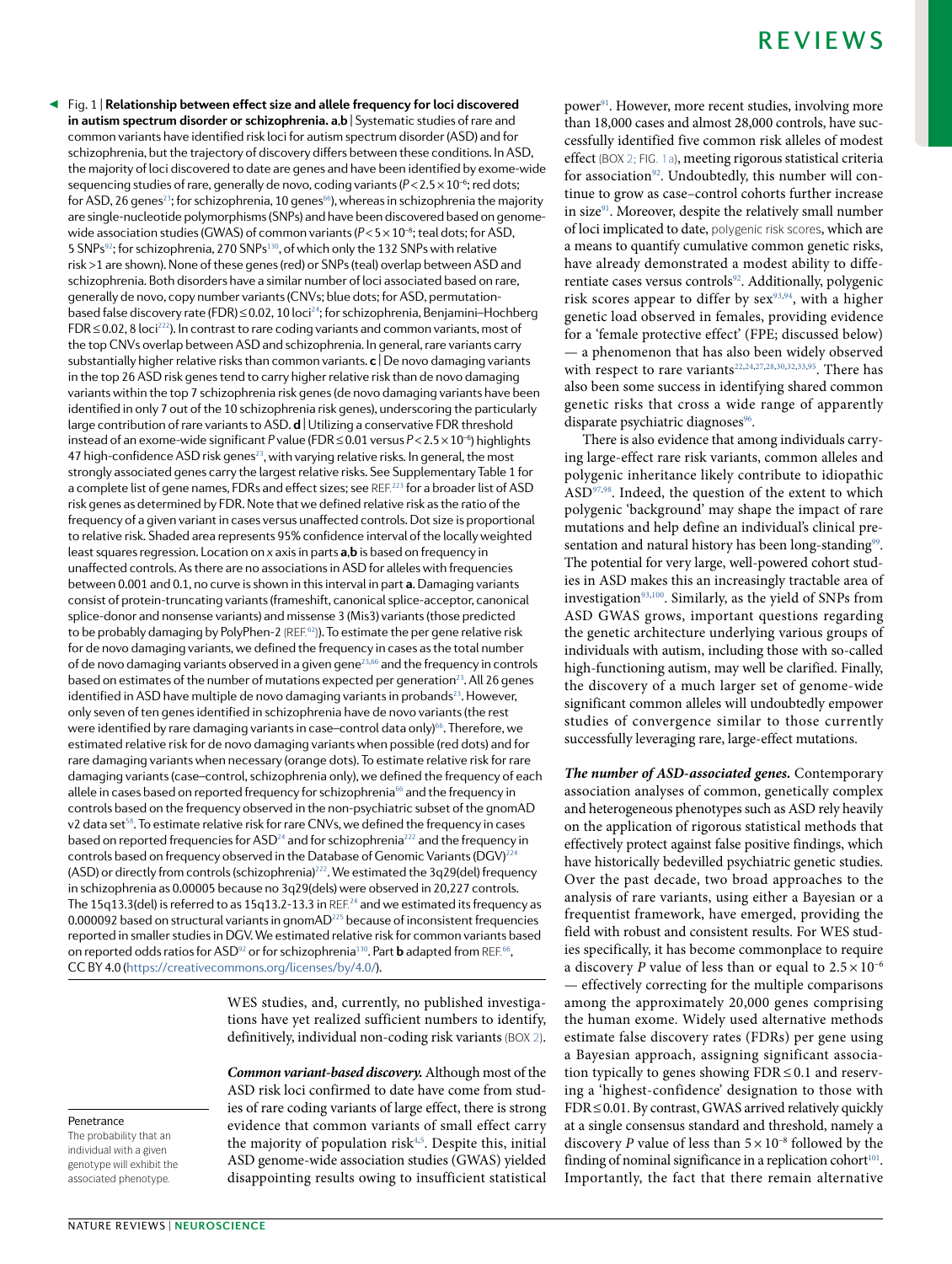#### Resilience

The capacity of an individual to have a 'better than expected outcome' (for example, being unaffected despite having multiple autism spectrum disorder-associated genetic variants).

#### Protein-truncating variants

(Also referred to as lossof-function or likely gene disrupting variants). Sequence variants that are predicted to shorten the protein-coding sequence of a gene — usually to the point of resulting in a non- functional protein or no protein at all due to nonsensemediated decay — including nonsense, frameshift and essential splice site variants.

#### Somatic mutations

(Also known as mosaic mutations). Variants that are present in fewer than 100% of the cells of an individual (for example, present in brain cells but not present in germ-line cells), generally because the mutation occurred after fertilization.

#### Compound heterozygous variants

Variants similar to recessive variants, in that both alleles of a gene are mutated; however, in this case, the two alleles are different.

#### Neurodevelopmental disorders

(NDDs). A group of conditions (including autism spectrum disorder, attention deficit hyperactivity disorder, tic disorders and intellectual disability) characterized by developmental onset, atypical brain development and resultant impairments in cognition, communication, behaviour and/or motor skills.

#### Polygenic risk scores

Estimates of an individual's genetic predisposition for a disorder or disease based on the collective effects of many genetic variants.

#### SFARI Gene

An evolving database compiled by the Simons Foundation Autism Research Initiative (SFARI) research program that includes a list of genes and copy number variants (CNVs) associated with autism spectrum disorder curated from human studies and animal models.

accepted statistical approaches to WES studies of rare variants contributes to some degree of variability in gene 'accounting'. For example, the recent omnibus analysis by the Autism Sequencing Consortium<sup>[23](#page-14-10)</sup> is commonly cited as identifying 102 ASD risk genes, based on the Bayesian FDR threshold of 0.1 noted above. Using the alternative accepted exome-wide significant P value threshold  $(2.5 \times 10^{-6})$  yields 26 risk genes (FIG. [1a](#page-4-0)) and restricting to the highest-confidence genes based on  $FDR \le 0.01$ identifies 47 risk genes (FiG. [1d\)](#page-4-0).

Additional definitional issues contribute to a range of views on what constitutes the definitive list of bona fide risk genes. For example, some widely used databases (for example, SFAri Gene[102](#page-16-17)[,103](#page-16-18)) include genes discovered in studies of syndromic forms of ASD. Such approaches have the advantage of being more complete than those relying solely on large- scale association studies restricted to 'idiopathic' clinical samples (BOX [1](#page-1-0)). However, consensus approaches also introduce a degree of subjectivity and potential ascertainment bias that may be largely avoided by focusing only on genes that exceed predeter-mined statistical thresholds<sup>[23,](#page-14-10)[24](#page-14-9)</sup>. The task of building a singular high- confidence ASD risk gene list is similarly made more challenging by studies that cross diagnostic categories. For instance, although approaches that combine ASD and other NDD cohorts increase the yield of gene discovery, they also complicate our understanding of the relative risk that each identified gene carries for ASD versus other NDDs. Further, results from studies that rely on targeted sequencing can be difficult to integrate with findings from WES or WGS, given the challenges of arriving at a single applicable statistical approach or threshold.

**ASD versus other NDDs.** With recent success in gene identification across multiple NDDs and psychiatric disorders, the question of overlap of genetic risks among apparently distinct clinical syndromes has emerged as a key area of inquiry, for both conceptual and pragmatic reasons. Some of the areas currently of greatest interest in this regard include the degree to which ASD risks are distinguishable from the risks for schizophrenia or from intellectual disability. Both questions have historical relevance as well: autism was initially conceptualized clini-cally as a form of childhood-onset schizophrenia<sup>[104,](#page-16-19)[105](#page-16-20)</sup>, but conventional wisdom subsequently shifted and the notion was formally rejected after the second edition of the Diagnostic and Statistical Manual of Mental Disorders<sup>[106](#page-16-21)</sup>. Similarly, it is now clear that early diagnostic criteria for autism tended to enrich for individuals with co- existing intellectual disability, resulting in a longstanding overestimate of the prevalence of intellectual disability in the population with ASD<sup>[107](#page-16-22)</sup>.

The question of whether and to what degree there is specificity to ASD genetic risk versus other developmental phenotypes remains a controversial topic. Successive generations of systematic CNV studies have shown that identical structural variations can contribute to multiple distinct diagnostic outcomes, including, but not limited to, epilepsy, schizophrenia, bipolar disorder, intellectual disability, attention deficit hyperactivity disorder, Tourette disorder and ASD (see also FiG. [1a,b](#page-4-0)). Moreover, as noted above, the yield of rare risk mutations from high- throughput sequencing studies of ASD cohorts has consistently been found to increase as IQ declines. Not surprisingly, these kinds of observations have fuelled debates over whether these diagnoses are truly sepa-rable at the genetic level<sup>[6,](#page-14-16)[92](#page-16-5)[,108](#page-16-23)[–112](#page-16-24)</sup>. For CNVs, this variability in phenotypic outcomes has been particularly dramatic. From over a decade of progress in studies of ASD, schizophrenia, epilepsy and intellectual disability, it has become increasingly difficult to identify any structural variant associated with one of these diagnoses that is not also associated with some risk for one or more of the others — and the list of additional clinical outcomes showing overlap continues to grow $^{113-116}$  $^{113-116}$  $^{113-116}$ . Although there is some evidence for differing relative representations of clinical manifestations for individual CNVs, including for duplications versus deletions of the same genomic interval<sup>[24](#page-14-9)</sup>, overall, the data have consistently pointed to the absence of diagnostic specificity<sup>[6,](#page-14-16)[108,](#page-16-23)[110](#page-16-27)[–112](#page-16-24)</sup> (FIG. [1a,b](#page-4-0)).

These findings, not surprisingly, led to concern that the pursuit of biological mechanisms related to any given CNV would lack the ability to inform development of ASD therapeutics, as well as to speculation that individual genes of large effect would pose similar challenges. A related concern was, and remains, that the wide range of potential clinical outcomes from any given variant would pose serious obstacles to the design and execution of early intervention trials, including those targeting individuals with large-effect genetic risks. For example, it is not obvious how one would assess efficacy in a group of high genetic- risk individuals when the clinical course might evolve over weeks, months or years and include symptoms that vary dramatically from one person to the next, irrespective of treatment.

As both rare and common variant studies have progressed, a more nuanced view of the genetic architecture and loci contributing to ASD versus other neurodevelopmental syndromes is beginning to emerge. For example, in comparison with schizophrenia, much smaller cohorts have been required to identify large- effect risk genes in ASD. Conversely, much larger sample sizes have been required to identify the first genome- wide significant common variants in ASD ver-sus in schizophrenia<sup>[92](#page-16-5)[,117](#page-16-28)-119</sup>. Consistent with these observations, rare variants show, on average, a larger relative risk in ASD than in schizophrenia (FiG. [1a–c\)](#page-4-0). Moreover, in a recent study of schizophrenia focused on identifying ultra-rare coding variants, none of the 10 genes meeting the most rigorous cut- off for statistical significance ( $P \le 2.5 \times 10^{-6}$ ) overlaps with the 26 genes identified at the same threshold in prior studies of ASD<sup>[23,](#page-14-10)[66](#page-15-23)</sup> (FIG. [1a,b\)](#page-4-0). Moreover, an examination of a broader set of genes from this recent study that fell just below a threshold of FDR ≤ 0.1 for schizophrenia risk demonstrates that only 3 out of these 34 probable schizophrenia risk genes overlap with the 102 high- confidence ASD risk genes identified based on the same statistical cut-off<sup>[23,](#page-14-10)[66](#page-15-23)</sup>. In a similar vein, recent detailed investigations of diverse mutations in a high- confidence ASD risk gene have shown a stronger relationship between individual alleles and specific phenotypic outcomes than would be anticipated based on the findings from genotype–phenotype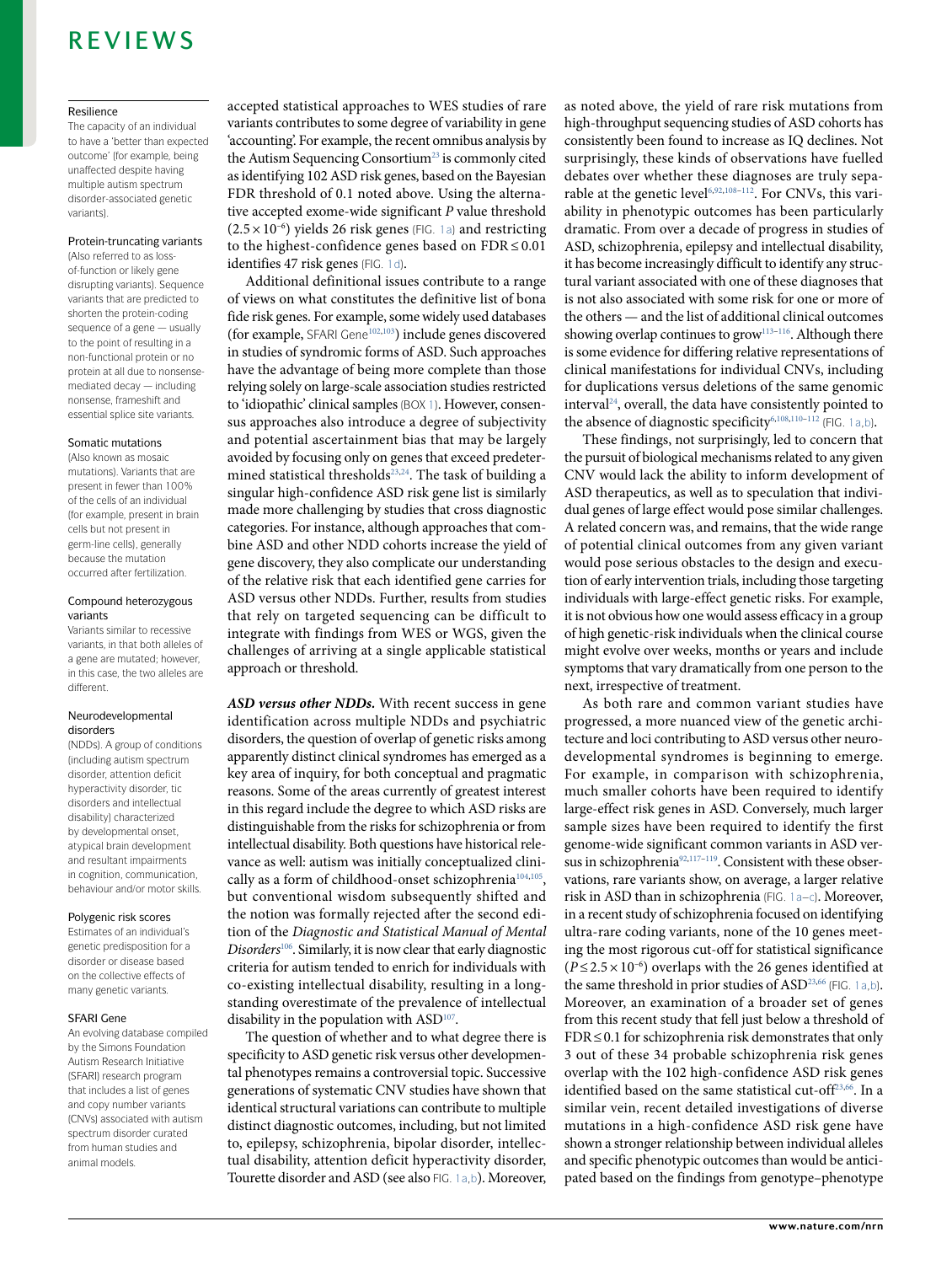studies of high-confidence CNVs<sup>[120](#page-16-30)</sup>. Moreover, given strong evidence that rare and common alleles combine to contribute to both disorders $93,100$  $93,100$  $93,100$  and the current state of locus discovery overall — with a paucity of common alleles identified in ASD and rare alleles in schizophrenia — definitive conclusions about the presence or absence of specificity between ASD and schizophrenia genetic risks are likely premature.

There has also been long- standing interest in the overlap, both clinically and aetiologically, of ASD and intellectual disability. As noted, early diagnostic criteria for autism were biased towards the ascertainment of individuals with concomitant intellectual impairment. However, as the wider spectrum of ASD clinical manifestations has been increasingly appreciated, the percentage of individuals with ASD and without intellectual disability has increased markedly and now reflects the majority of those who carry an ASD diagnosis. Nonetheless, the frequent co-occurrence clinically of intellectual disability and ASD has prompted an ongoing debate over the separability of social versus intellectual functioning and has raised key questions as to whether recent gene discovery efforts in ASD cohorts have the potential to offer insight into the core biology of social disability<sup>[110–](#page-16-27)[112](#page-16-24)</sup>. There has been a long- standing hypothesis that social ability is continuously distributed in the population and that higher IQs buffer behaviourally against autism symptoms<sup>[121](#page-16-31)[,122](#page-16-32)</sup>. One contemporary interpretation of this idea is that the recent spate of large- effect mutations identified in WES studies primarily lead to lower IQ, which, in turn, limits an individual's ability to compensate for social impairment mediated by common alleles. Along these lines, multiple analyses have noted that the rate of rare de novo mutations in ASD cohorts increases as IQ declines<sup>[33](#page-15-11)[,44](#page-15-5),[64,](#page-15-32)[88](#page-16-33)</sup> and some have concluded that rare de novo sequence mutations are over- represented only in individuals with IQ below the mean<sup>[64](#page-15-32)</sup>.

By contrast, multiple studies have also shown that rare sequence variants and CNVs contributing large amounts of risk are found across the full range of IQ<sup>[23,](#page-14-10)[24,](#page-14-9)[33](#page-15-11)</sup>. Moreover, one of these studies evaluated ASD genes with regard to whether they showed evidence for being either 'ASD- predominant' or 'ASD/NDD- predominant' and found evidence for differing distributions of phenotypes corresponding to specific genes<sup>[23](#page-14-10)</sup>. Although the authors of the study did not conclude that any genes exclusively carried risk for ASD alone, their analysis was consistent with numerous observations suggesting that the rare variant genetics of human social and intellectual functioning are separable to some degree. For example, one study showed that duplications versus deletions of the identical Williams syndrome region on chromosome 7q11.23 leads, on average, to similar levels of intellectual impairment but also, typically, to strikingly divergent social phenotypes<sup>[33](#page-15-11)</sup>.

As progress in both common and rare variant studies paints a more complete picture of the allelic architecture of ASD, intellectual disability, schizophrenia and other psychiatric disorders, multiple related questions will become increasingly tractable. Studies examining the correlation of specific genes with differing distributions of diagnoses will have increased power to draw definitive

conclusions. Moreover, the relationships between diagnosis, variant class (for example, protein- truncating vari-ants versus missense variants<sup>[123](#page-16-34)</sup>), direction of effect (for example, duplication versus deletion and loss of function versus gain of function<sup>[120](#page-16-30)</sup>) and patient sex are likely to provide key insights into the mediators and moderators of whatever specificity is found to be present. Finally, although there is understandable consternation regarding the possibility that genetic risks for ASD, intellectual disability, epilepsy and other NDDs are inseparable, the high degree of comorbidity that is also observed, including for individuals with large- effect rare mutations in the highest- confidence ASD genes, may turn out to facilitate early therapeutic trials. For example, phenotypes apart from social functioning, such as seizures, motor development and overall intellectual functioning, are presently more amenable to quantification and to reliable longitudinal assessment, particularly early in development.

**Future work in ASD genetics.** For those who recall the early days of gene discovery efforts in psychiatric disorders writ large, and in ASD in particular, the past 15 years of progress has been nothing short of spectacular. However, considerable opportunities remain: the methods that have been most successful in elaborating the growing list of risk genes introduce some biases owing, in part, to differential detection of types of variants. For example, the sex chromosomes have been largely unexplored to date, owing to complexities in accurate variant calling at scale. In addition, their distinctive inheritance patterns and selection pressures preclude the use of current metrics (for example, the probability of being loss- of- function intolerant) that have accelerated gene discovery on the autosomes. It is also likely that the relative sparsity of female samples in existing research cohorts, especially from simplex families, has limited the ability to detect sex- specific or sex- biased risk associated with specific large- effect variants. Similarly, missense mutations, gain-of-function mutations, non-canonical splice site mutations, somatic mutations and the universe of non- coding variants remain far more difficult to interpret at scale than canonical loss-of-function mutations. Recessive variants, inherited variants and variants with low probability of being loss-of-function intolerant also remain difficult to identify, although network- based approaches have begun to fill in these gaps, by identifying putative novel risk genes based on proximity to strongly associated risk genes<sup>[54](#page-15-33),[124](#page-16-35)[,125](#page-16-36)</sup>.

Similarly, efforts to identify genotype–phenotype relationships have so far been met with limited  $\text{success}^{24,126}$  $\text{success}^{24,126}$  $\text{success}^{24,126}$  $\text{success}^{24,126}$  but this is a highly promising area for future investigation. Hypotheses regarding the utility of endophenotypes to increase the power of gene discovery efforts have not panned out $^{127}$  $^{127}$  $^{127}$ . Thankfully, however, the well- known limitations of categorical psychiatric diagnoses combined with the extreme clinical heterogeneity of ASD have not thwarted the identification of dozens of large- effect genes and the first set of common risk alleles. The combination of increasingly large cohorts combined with the ability to work from a well-established list of definitive genes and mutations promises to provide

#### Missense variants

Single base-pair coding variants that result in altered amino acids, for which several metrics have been developed to predict the functional consequence, including the PolyPhen-2 (Polymorphism Phenotyping v2) and MPC (missense badness, PolyPhen-2 and constraint) metrics, for which a categorization of PolyPhen-2 missense 3 (Mis3) or an MPC score ≥2 reflects a probably damaging variant.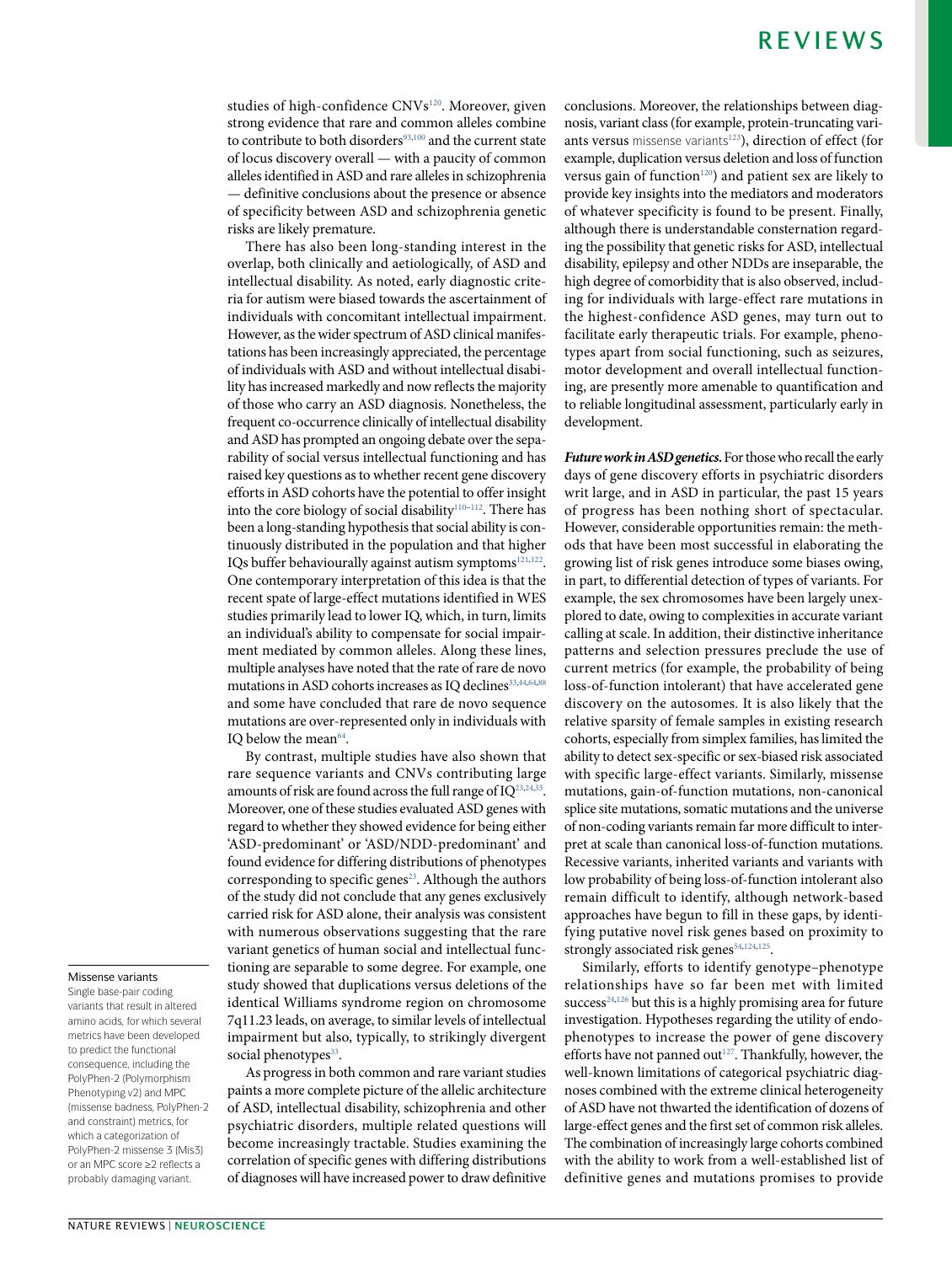#### Gene Ontology enrichment analysis

A statistical approach that assesses whether specific Gene Ontology terms are statistically over-represented in a (generally large) set of genes or proteins (for example, among autism spectrum disorder risk genes).

#### Gene set enrichment analysis

Like Gene Ontology enrichment analysis, this statistical approach assesses whether specific Gene Ontology terms are statistically over-represented in a large set of genes or proteins; however, unlike Gene Ontology enrichment analysis, gene set enrichment analysis also incorporates the rank of genes within the set into the statistical test (for example, differentially expressed genes ranked based on the foldchange between cases and controls).

#### Pathway databases

Databases that annotate genes with an ontological approach to capture functional relationships, including molecular interactions, regulation and phenotype associations; common pathway databases include Gene Ontologies (GO) and Kyoto Encyclopedia of Genes and Genomes (KEGG).

insight into questions, such as the relative specificity of genetic risks, that have long been vexing to investigators. As foundational network data characterizing the relationship between diverse risk genes and the proteins they encode are generated, so- called 'network–phenotype' analyses may increase power to extract meaningful relationships between risk variants co- localizing in net-work space and patient phenotypes<sup>[37](#page-15-6)[,124](#page-16-35)[,128](#page-16-39)</sup>. That being said, despite the abundance of genes identified based on rare and de novo mutations, there is a strong rationale to continue to pursue common variant analyses. Although studying individual small-effect non-coding alleles may not be as direct a path to exploring core biology, they account for a substantial proportion of population risk and the interplay of common and rare variant risk is now a tractable area of inquiry that could have profound importance<sup>[124,](#page-16-35)[129](#page-16-40)[,130](#page-16-16)</sup>. The ability to evaluate the combined contributions of variation across the frequency and effect spectrum promises to yield critical insights into natural history and treatment response, and potentially to contribute to diagnostic strategies especially aimed at very early detection.

#### Progress in convergent neuroscience

The progress made to date in gene and locus discovery in ASD has set the stage for understanding the role of these genes and loci in human brain development and function, and for clarifying how disruptions can lead to the emergence of social impairments. However, the extensive biological and locus heterogeneity revealed by contemporary genomic analyses has, simultaneously, led to concern that any individual gene or mutation, and consequently any related therapy, might be relevant only for a fleetingly small number of individuals with autism. At the same time, from the earliest successful studies, there has also been evidence that a larger number of apparently functionally diverse ASD risk genes tend to converge on a smaller number of biological pathways, developmental stages, brain regions and cell types. Indeed, steady progress has been made in specifying and defining these points of biological overlap through reliance on relatively hypothesis- free approaches and on the expanding armamentarium of developmentally contextualized neurobiological data resources, spanning levels of analysis, construct- valid models and human brain tissue.

**The problem of pleiotropy.** A major challenge in translating successful gene discovery in ASD into a reliable understanding of pathobiological mechanisms — and the identification of related treatment targets — has been the pleiotropy of genes, that is, their tendency to be involved in different roles throughout brain development and function, potentially dependent on, for example, cell type, brain region and/or developmental stage<sup>[35](#page-15-1),[37](#page-15-6)[,38](#page-15-34)</sup>. Consequently, although an identified risk gene may have a well- studied and well- characterized role in a biologically plausible process, it does not necessarily follow that either this is the only function that the gene plays or it is necessarily the role that contributes to the emergence of ASD.

The challenge of pleiotropy is, of course, also highly relevant in the study of animal models. Recapitulating a mutation in a human ASD risk gene in, for example, rodents, has become routine, as has the ability to characterize a very wide range of neurobiological sequelae, including in awake behaving animals. However, the observation of even the most plausibly ASD- relevant phenotype in a construct- valid mutant does not, on its own, provide reassurance that the observation is pointing to causal mechanisms in the human syndrome — a problem that is compounded by the well- established challenges of relying on face- valid behavioural phenotypes in evolutionarily distant species to illuminate psy-chiatric syndromes<sup>[35](#page-15-1)</sup>. Similarly, even for a single gene, limitations in the ability to assay molecular and cellular phenotypes in a hypothesis- free manner across the entire brain at high resolution in more complex models introduces inherent analytical biases. In this regard, having strong evidence regarding when and where to look for ASD- related pathobiology is potentially invaluable in sorting through an immensely complex and dynamic biology. These types of considerations have motivated convergent neuroscience approaches over the past several years. These studies assess risk genes in parallel, in a hypothesis- free manner, to identify and confirm shared developmental epochs, brain regions, specific cell types and biological pathways associated with human vulnerability to social impairment as a prelude to resolving the pleiotropy of ASD risk genes<sup>[37](#page-15-6)</sup>.

**Incomplete gene ontologies.** Convergent neuroscience approaches are based on the hypothesis that subsets of risk genes for a given disorder, such as ASD, will point to shared vulnerability somewhere along the path from gene to complex behaviour. This logic is reflected in the earliest sequencing studies in ASD as successful gene discovery was immediately followed by a search for functional overlap. Many of the first genes associated with ASD based on targeted sequencing studies were known to encode proteins localized to the synapse (for example, NRXN1, SHANK3, NLGN3 and NLGN4)<sup>[46,](#page-15-9)[131,](#page-16-41)[132](#page-16-42)</sup>. Not surprisingly, as a result, the field focused on the structure and function of the synapse as a convergent point of ASD-relevant biology<sup>[41](#page-15-3),[133](#page-16-43),[134](#page-16-44)</sup>. As systematic gene and locus discovery proceeded, prima facie evidence for convergence was also found for genes involved in chroma-tin modification and transcriptional regulation<sup>[27,](#page-14-15)[28](#page-14-12)[,30](#page-14-6)[,33](#page-15-11),[43](#page-15-35)</sup>. As risk gene lists have grown and the vast degree of allelic and locus heterogeneity has been revealed, enrichment analyses (for example, Gene Ontology enrichment analysis and gene set enrichment analysis) have been invoked to identify statistical over-representation of molecular functions, cellular components, biological processes and other gene lists from various pathway databases<sup>[43](#page-15-35),135-[140](#page-16-46)</sup>. These analyses have repeatedly highlighted gene targets of FMRP and the β- catenin path-ways<sup>[28](#page-14-12),[34,](#page-15-0)[42](#page-15-4)</sup> and confirmed significant enrichment of Gene Ontology terms associated with chromatin modifica-tion and synaptic function<sup>[23](#page-14-10),[24,](#page-14-9)[29](#page-14-5)[,41](#page-15-3),[43,](#page-15-35)[133,](#page-16-43)[134](#page-16-44)</sup>. However, it is important to note that the underlying data that support Gene Ontology terms and other annotations may offer an incomplete and biased view of gene function and that these approaches are generally unable to account for pleiotropy and/or missing data<sup>[37](#page-15-6)[,141](#page-16-47)</sup>. The annotations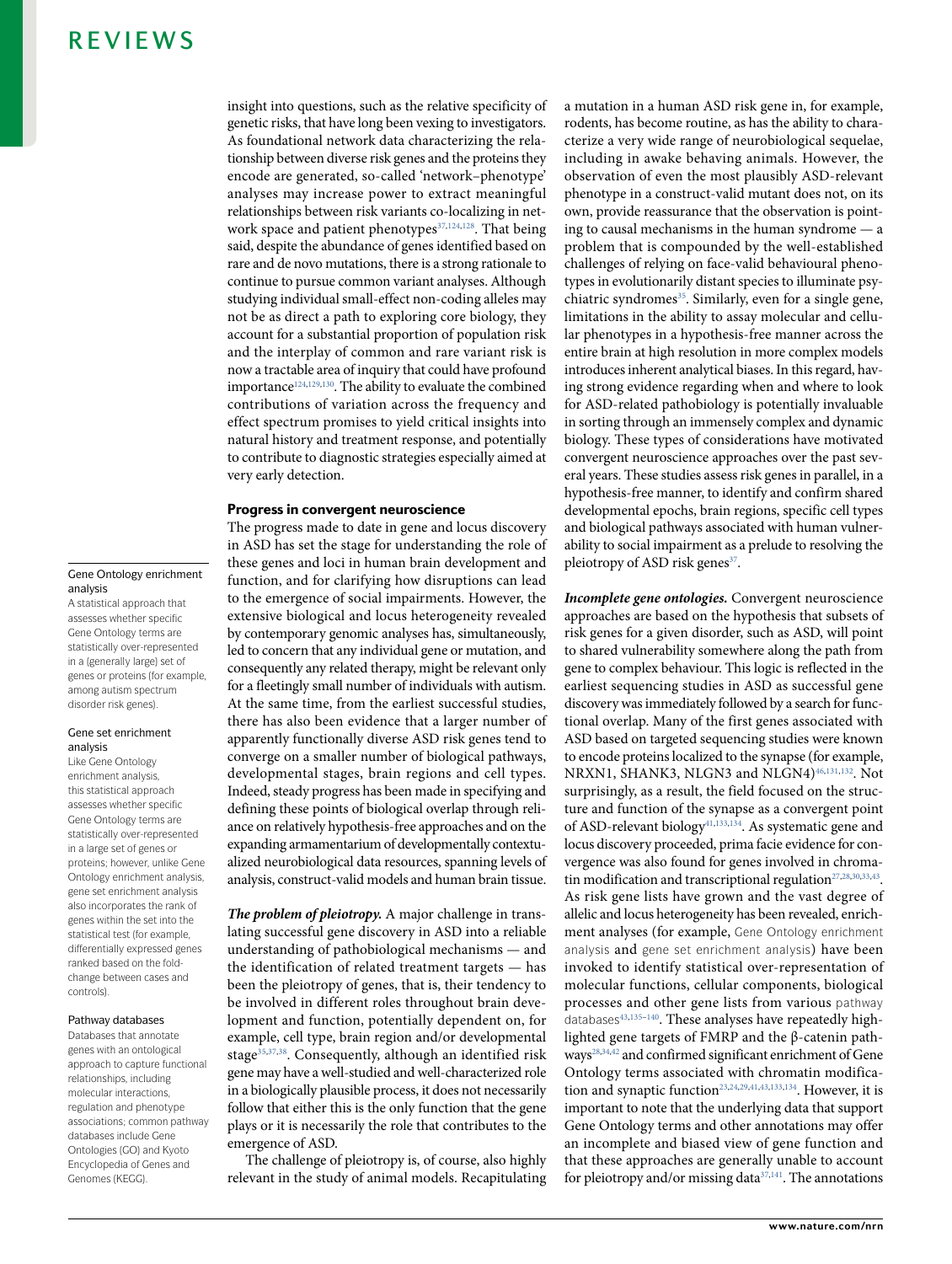underlying these terms are often created by aggregating existing data, a process that can skew towards categories of function and, potentially, cell types and developmental time points that are more commonly or readily studied, while minimizing or omitting others<sup>[142](#page-16-48)[,143](#page-16-49)</sup>. For example, given several decades of effort aimed at characterizing neurons and a particular emphasis on illuminating the structure and function of the synapse, it is not surprising that ontologies tend to be relatively enriched for related annotation terms. These types of inherent, and often cryptic, ascertainment biases can cascade into self- reinforcing, but potentially incomplete, biological interpretations.

Indeed, recent analyses of some of these same genes annotated at the synapse have shown experimental evidence of functional convergence that precedes synapse formation — for example, in neurogenesis $40,144$  $40,144$ . Of course, these genes probably have multiple roles during brain development with their observed function dependent, in part, on spatiotemporal parameters. In addition, it is possible that both processes are relevant to ASD and interrelated, with synapse dysfunction following from earlier developmental derangements. To address the inherent limitations of Gene Ontology analyses, recent work has increasingly focused on the development of highly parallelized, systematic, experimental characterizations of relevant genes and/or proteins across developmental stages, tissues and cell types. Similarly, data sets developed through the manipulation of known ASD genes within intact biological systems also offer a basis for convergence analysis that mitigates some of the limitations of ontology- based approaches. These efforts are described in more detail below.

**Examining neurotypical brains.** Several groups have taken advantage of the growing list of reproducibly associated risk genes to identify anatomical regions, cell types and/or developmental stages of the typically developing brain of particular relevance to ASD. Conceptually, these studies are based on two underlying hypotheses: first, genes expressed in a highly coordinated spatiotemporal fashion probably share functions; and, second, identifying points of significant overlap among a group of disparate ASD risk genes in the context of typical development is a means of triangulating key parameters associated with core pathobiology. These hypotheses highlight the importance of the nature of the input data: these analyses are dependent on gene lists derived in a systematic, unbiased fashion. For example, the potential for circular reasoning introduced by investigating convergence among a set of 'candidate' genes identified based, in part or in whole, on biological plausibility is obvious. For this reason, the emergence of widely accepted statistical thresholds in genome- wide and exome- wide studies of idiopathic ASD cohorts to identify gene lists has been a key to the development of meaningful convergence analyses.

Some of the earliest efforts in this vein used networkbased approaches to analyse data from the BrainSpan Atlas of the Developing Human Brain, which generated transcriptomic data from early gestation to late adult stages across multiple anatomical regions of 'neurotypical' human brains<sup>[145](#page-16-51)</sup>. Several studies leveraged these data to develop spatio-temporally defined co-expression networks and then examined their relationship to a set of ASD genes meeting specified statistical thresholds for association. The observation of a statistically significant over- representation of risk genes mapping with co- expression networks or of greater than expected expression correlation between ASD genes within networks was considered evidence for convergent vulnerability. Three groups published the first examples of these approaches leveraging somewhat different gene lists and approaches to network generation. Strikingly, despite these differences and the sparse lists of associated genes at the time, all three groups identified evidence for convergence in prenatal development<sup>[25](#page-14-17),[146,](#page-17-0)[147](#page-17-1)</sup>, with two resolving this further to mid- gestational prefrontal cor-tex (PFC) and developing excitatory neurons<sup>[25](#page-14-17)[,146](#page-17-0)</sup>. More recent studies — using similar or divergent methods, rapidly expanding gene lists and more comprehensive foundational transcriptomic resources — have consistently replicated these findings and, additionally, provided evidence for involvement of the cerebellum and striatum<sup>[126,](#page-16-37)[148](#page-17-2)[–153](#page-17-3)</sup> (FIG. [2a\)](#page-10-0).

Based on the aforementioned reproducible association of the developing mid- gestational frontal cortex, analyses of the more fine- grained BrainSpan prenatal laser micro-dissected data set<sup>[154](#page-17-4)</sup> have similarly been used to identify points of laminar convergence for ASD risk genes in the developing cortex, through the analysis of the preservation of network connections by layer<sup>[25](#page-14-17)</sup>, the over-representation of associated gene lists $146$  or the degree of connectivity of ASD-associated interaction networks<sup>[40](#page-15-2)</sup> (FIG. [2b](#page-10-0)). Early analyses implicated the inner cortical plate (iCP)<sup>[25,](#page-14-17)[146](#page-17-0)</sup>, and a recent analysis using more than 100 ASD genes and a comprehensive database of molecular interactions confirmed this finding and further identified the inner subventricular zone (iSVZ) and subplate<sup>[40](#page-15-2)</sup>. Developmentally, a key process occurring in mid- gestational cortex is neurogenesis, with neural progenitors actively undergoing cell division and differentiation in the subventricular zone, leading to the generation of the postmitotic excitatory neurons of the cortex (migrating through the subplate and into the cortical plate) (FiG. [2b\)](#page-10-0). The findings from the biological analyses of these systems are also consistent with findings from orthogonal enrichment analyses<sup>[23,](#page-14-10)[25](#page-14-17),[29](#page-14-5)[,146](#page-17-0)[,148](#page-17-2)</sup>, as well as emerging evidence from model system studies, as noted in later sections.

Recent advances in single- cell RNA sequencing (scRNA- seq) and single- nucleus RNA sequencing technology have enabled the generation of high- resolution expression data at the level of single cells or nuclei from the typically developing prenatal cortex<sup>[151,](#page-17-5)155-[158](#page-17-7)</sup>. Analyses of scRNA- seq data tend to first identify the cell types present based on clustering patterns of individual cells and expression of cell type- specific marker genes, and then assess each cell type for concurrent (that is, co- expression), high or specific expression of ASD risk genes. These studies have again implicated excitatory progenitor cells and maturing excitatory cortical neurons, and have additionally implicated inhibitory progenitor cells and maturing inhibitory neurons of the cortex<sup>[23,](#page-14-10)[54](#page-15-33)[,151](#page-17-5)[,157,](#page-17-8)[159](#page-17-9)</sup> (FIG. [2c](#page-10-0), left).

#### Neurogenesis

The process by which new neurons are generated, in humans most active during gestational weeks 10–25.

#### BrainSpan Atlas of the

Developing Human Brain A foundational resource that includes bulk transcriptome profiling of up to 16 cortical and subcortical structures across human brain development (prenatal to adult).

#### Neurotypical

Description of individuals with apparently typical intellectual and cognitive development (for example, not affected by a neurodevelopmental or psychiatric disorder).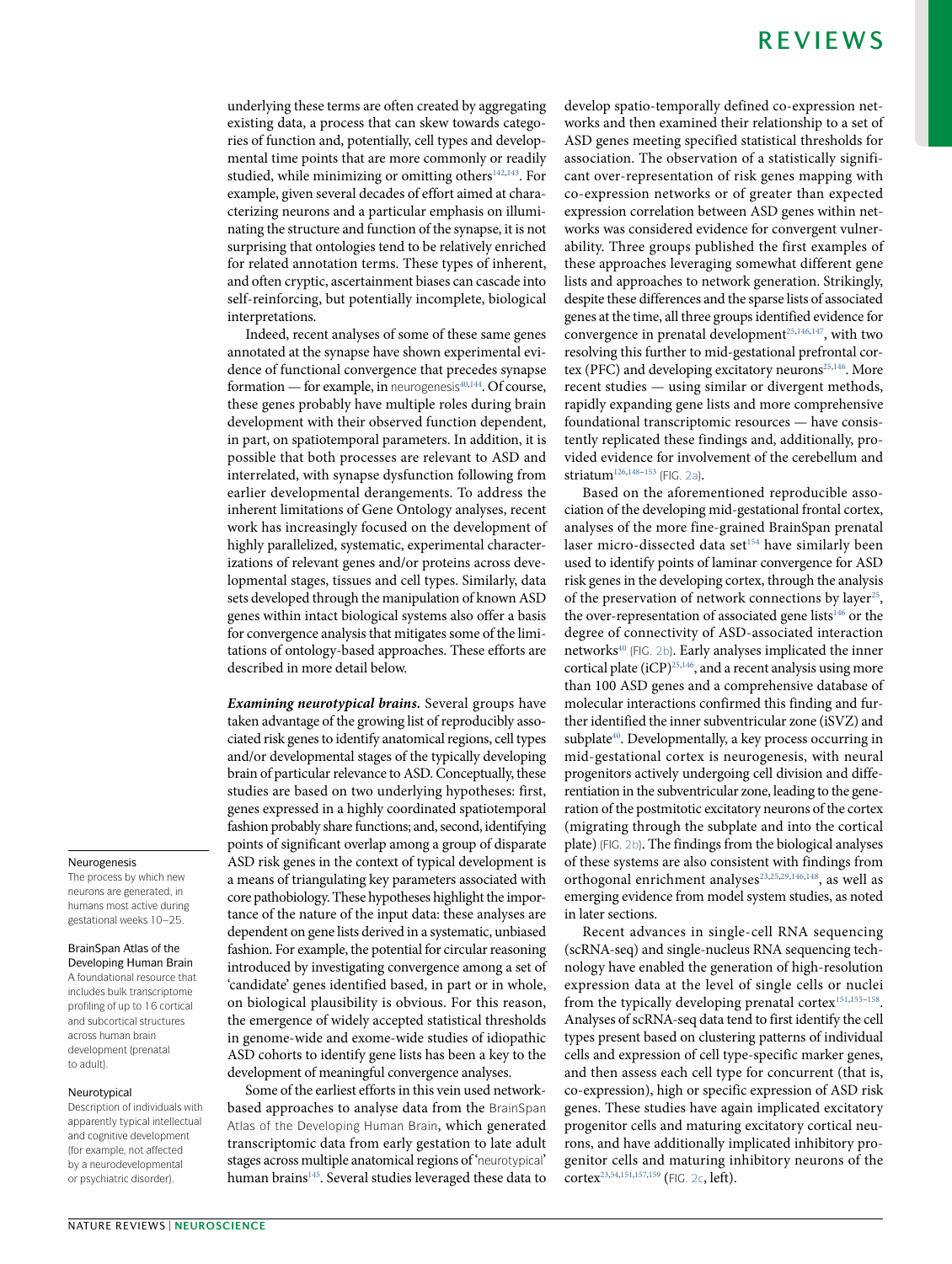







c **ASD risk genes are differentially enriched in cell types of the human brain (single-cell data)**



**Post-mortem ASD cortex**





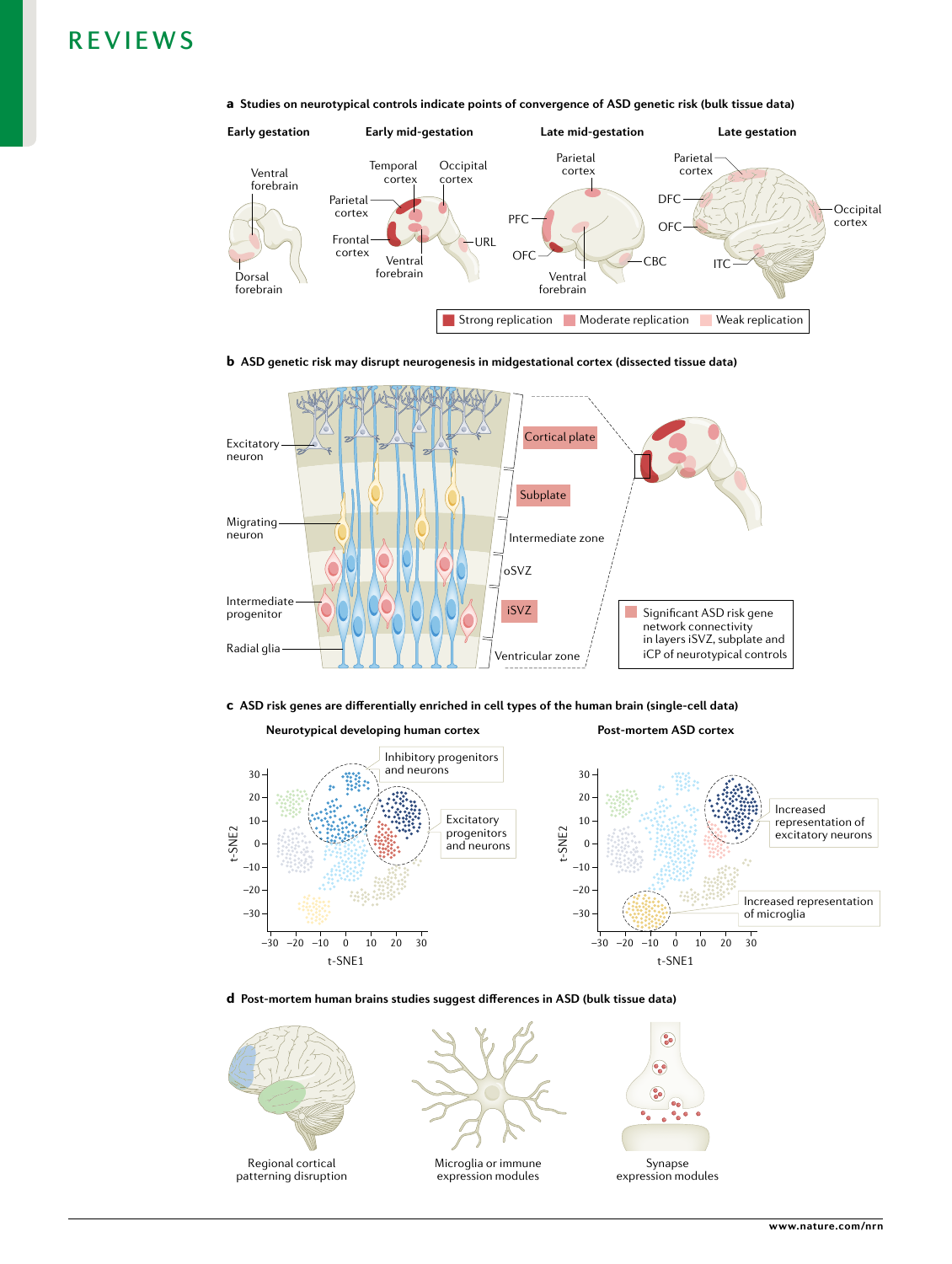<span id="page-10-0"></span>Fig. 2 | **Emerging patterns of ASD convergence identified from gene expression**  ◀ **data.** Numerous studies investigating human gene expression data sets for convergence related to autism spectrum disorder (ASD) risk have been conducted, spanning so-called 'neurotypical' (control) brain samples (parts **a**–**c**) as well as post- mortem brain samples from individuals with ASD (parts **c**,**d**). These data sets encompass bulk tissue from major regions of the brain (parts **a**,**d**), bulk tissue from more finely dissected regions of the developing cortex (part **b**) and single cells from the cortex (part **c**). Neurotypical data tend to include prenatal and postnatal samples across the entire spectrum of human brain development whereas patient- derived data include postnatal samples only (ASD diagnosis requires behavioural assessment). Generally, approaches utilizing neurotypical expression data seek to identify convergence by searching for 'enrichment' of ASD risk genes in particular developmental epochs, brain regions and/or cell types. In this case, enrichment is indicated by the 'strength' of co-expression of ASD risk genes or by 'high' or 'specific' expression of ASD risk genes. By contrast, approaches utilizing patient expression data generally aim to identify convergence by characterizing systematic differences between cases and matched controls (that is, genes consistently differentially expressed in brain tissue from individuals with ASD). Although data and approaches differ substantially across studies, the developing frontal cortex and excitatory neurons are recurring points of enrichment. **a** | Studies investigating spatiotemporal convergence of ASD genetic risk in gene expression data from bulk samples of neurotypical brains have consistently highlighted mid-gestational frontal and parietal cortices<sup>[23,](#page-14-10)[25](#page-14-17)[,126,](#page-16-37)[129](#page-16-40)[,146](#page-17-0)[,148,](#page-17-2)[149](#page-17-17)[,153](#page-17-3)</sup>. We summarize the extent of replication by color intensity, with the strongest replication indicated by dark red and the weakest by light red. These studies varied widely in granularity of developmental periods and brain regions studied, and therefore we considered studies that examined two or fewer regional (for example, grouping all cortical regions, studying only one brain region) or temporal (for example, prenatal versus postnatal) contexts to provide 'limited' evidence. Strong replication denotes a significant finding in at least three 'non- limited' studies, moderate replication indicates a significant finding in two non- limited studies and weak replication corresponds to a significant finding in one non- limited study and at least one limited study. We define early gestation as 8-10 post-conception weeks (PCW), early mid-gestation as 10-16 PCW, late mid-gestation as 16–24 PCW and late gestation as 24–38 PCW. **b** | Based on findings summarized in part **a**, several studies have examined laminar convergence of ASD genetic risk in neurotypical early mid- gestational frontal cortex. An initial study assessing preservation of spatiotemporal co-expression networks by layer implicated the inner cortical plate<sup>[25](#page-14-17)</sup> whereas a contemporaneous study assessing specificity of expression of ASD gene lists by layer indicated a relative lack of layer-specific enrichment<sup>[146](#page-17-0)</sup>. A later study incorporating orthogonal gene interaction data and assessing ASD gene network connectivity by layer replicated the inner cortical plate finding and newly implicated the inner subventricular zone and subplate<sup>[40](#page-15-2)</sup>. **c** | Analyses of single-cell gene expression data from neurotypical controls and individuals with ASD have consistently highlighted excitatory neurons. In neurotypical mid- gestational cortex, ASD risk genes tend to be highly and/or specifically expressed in developing excitatory and inhibitory neurons (progenitors and maturing neurons)<sup>[23](#page-14-10)[,54](#page-15-33)[,151](#page-17-5)[,157,](#page-17-8)[159](#page-17-9)</sup>. Analyses of single-cell gene expression data from (postnatal) cortex of individuals with ASD have similarly identified consistent differences between cases and controls in excitatory neurons, as well as potential differences in microglia and oligodendrocytes<sup>[166](#page-17-14)[,167](#page-17-15)</sup>. **d** | Analyses of bulk samples of brain tissue from individuals with ASD compared with those from matched neurotypical controls support the major findings from parts **a**–**c**. These studies implicate frontal cortex, excitatory and inhibitory neurons, and microglia, and additionally highlight differences in genes associated with astrocytes and in expression modules related to synaptic function and inflammation<sup>[162](#page-17-12)-[165,](#page-17-18)[226](#page-18-8)</sup>. CBC, cerebellar cortex; DFC, dorsal frontal cortex; iCP, inner cortical plate; iSVZ, inner subventricular zone; ITC, inferior temporal cortex; OFC, orbital frontal cortex; oSVZ, outer subventricular zone; PFC, prefrontal cortex; URL, upper rhombic lip. Some of the brain images in parts **a,b** and **d** are adapted with permission from REF.<sup>[199](#page-17-19)</sup>.

#### PsychENCODE

A consortium-based project that aims to produce multidimensional genomic data from human post-mortem brain tissue from neurotypical and patient donors to begin to functionally characterize risk variants in model systems, with an initial focus on autism spectrum disorder, bipolar disorder and schizophrenia.

Finally, these observations of convergent expression of ASD risk genes in excitatory and inhibitory neurons and the developing cortex have also been reproduced in analyses of expression data from wild type model organisms. In one of the earliest studies, analysis of layerspecific expression data from developing mouse brains supported the idea that ASD-associated genetic risk converges in developing deep layer cortical excitatory neurons[25](#page-14-17). A contemporaneous study leveraging gene expression data from adult primate cortex<sup>[160](#page-17-10)</sup> observed similar enrichment in excitatory neurons, although the signal was stronger for more superficial layers<sup>[146](#page-17-0)</sup>. Two additional studies in mice generated and analysed a data set with gene expression profiles for 25 distinct CNS cell types and observed enrichment of ASD-associated genes in cortical excitatory neurons, as well as inhibitory neu-rons of the cortex and striatum<sup>[126](#page-16-37),[148](#page-17-2),[161](#page-17-11)</sup>. A recent study using Xenopus tropicalis observed that ten ASD risk genes chosen solely based on the strength of statistical evidence for association are co-expressed in the developing telencephalon at time points that correspond to human mid-gestational periods in the frontal cortex<sup>[40](#page-15-2)</sup>. These non-human studies suggest that expression convergence among ASD genes is at least partially conserved through evolution, although this needs to be examined in more detail and across additional models.

**Comparative post- mortem studies.** An alternative approach to identifying convergence of ASD risk involves comparing the molecular profiles of post- mortem brain tissue from individuals with ASD and from neurotypical controls. One of the first published studies of this type profiled the transcriptomes of ASD and typically developing brains across the PFC, temporal cortex and cerebellum, and observed that regional expression differences identified in control brains were attenuated in the frontal and temporal lobes of individuals with an ASD diagnosis<sup>[162](#page-17-12)</sup> (FIG. [2d](#page-10-0)). This observation was replicated in a subsequent PsychENCODE study with larger cohort sizes<sup>[163](#page-17-13)</sup>. These studies and others have also identified downregulation of neuron and synapse- related genes and upregulation of microglia and immune- related genes in the brains of individuals with ASD compared with controls $162-166$  $162-166$  (FIG. [2d](#page-10-0)).

scRNA- seq has provided some additional granularity to the observed differences between brains of individuals with ASD and neurotypical brains (FiG. [2c](#page-10-0), right). Experiments leveraging data from scRNA-seq to deconvolve bulk RNA-sequencing (RNA-seq) expression data have shown that the majority of expression variation across brain tissue samples is attributable to varying proportions of basic cell types, and that that the cortex of individuals with ASD may have higher fractions of excitatory neurons, microglia and astrocytes, and lower fractions of oligodendrocytes $167$ . This suggests that prior observations, from comparative bulk RNA-seq studies, of alterations in synapse- related and immune- related genes may derive from changes in cell representation rather than from large alterations in gene expression within given cell types $162-164$  $162-164$ .

Overall, studies that compare the transcriptome of ASD and neurotypical brains have repeatedly noted that there may be altered cortical patterning and changes in relative abundance and/or function of excitatory neurons and microglia (FiG. [2d\)](#page-10-0). As noted above, these findings are largely congruent with data from studies searching for convergence of ASD risk gene expression in neurotypical brain tissue, in that both implicate the frontal cortex and excitatory neurons in ASD risk. However, they differ in that neurotypical data implicate inhibitory neurons but not microglia[23,](#page-14-10)[25](#page-14-17)[,54,](#page-15-33)[126](#page-16-37)[,129](#page-16-40)[,146](#page-17-0),[148,](#page-17-2)[151,](#page-17-5)[153](#page-17-3)[,157](#page-17-8)[,159](#page-17-9) (FiG. [2c\)](#page-10-0). There are multiple potential explanations for these divergent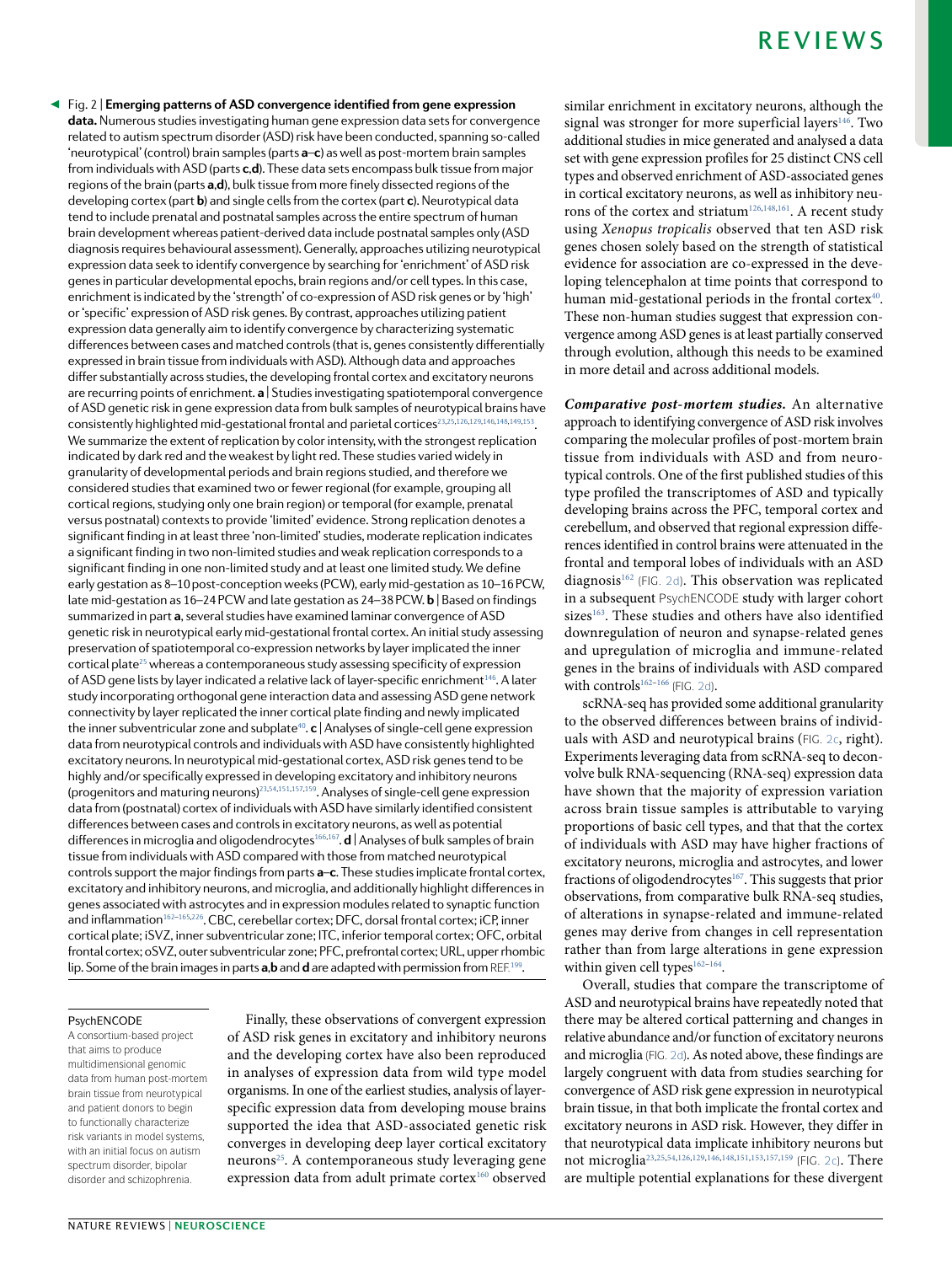#### Induced pluripotent stem cell

(iPSC). A pluripotent cell obtained by reprogramming somatic cells through ectopic expression of defined pluripotency factors and/or treatment with small molecules.

#### **Organoids**

(Also known as spheroids) 3D structures, derived in vitro from primary tissue, embryonic stem cells or induced pluripotent stem cells (iPSCs), that self-organize and recapitulate aspects of organ development, anatomy, cellular composition, physiology and function.

#### Gene modules

Typically, a set of genes with similar expression profiles that are inferred to be functionally related and co-regulated, and that can be identified through various module-detection methods (for example, gene co-expression).

findings, including that they may reflect some of the inherent practical limitations of studies involving comparisons of affected versus unaffected post- mortem tissue. For example, brain bank resources from individuals with ASD remain quite limited and, therefore, most studies involve very small sample sizes and have attendant challenges with statistical power. Additionally, those samples that are available are often highly heterogeneous in characteristics such as age and sex, as well as with regard to important covariates such as medication history, post-mortem interval, agonal events and/or time of collection<sup>[165,](#page-17-18)168-[170](#page-17-21)</sup>. Moreover, as the diagnosis of ASD is based on behaviour, these studies involve postnatal samples only, generally from patients 2 years of age or older, raising the critical issue of how to relate postnatal changes in cases versus controls to pathobiology of a developmental disorder with strong evidence for a nexus of prenatal risk, such as ASD. Given the natural history, with symptoms emerging typically in the first 1–2 years of life, as well as the evidence for the relevance of prenatal events in syndrome aetiology, it is plausible and, indeed, likely that observations in postnatal tissue may capture events downstream of primary pathobiology and may be offering insights into 'effect' rather than 'cause'. Although it would be ideal to perform differential expression analyses in prenatal affected versus neurotypical tissue, these types of experiments pose formidable logistical challenges, including as a result of ASD being a clinical and behavioural diagnosis that can only formally be made postnatally. Although one might consider experiments leveraging prenatal post- mortem tissue carrying large- effect ASD- associated mutations without relying on clinical diagnosis, the observation of the wide range of potential diagnostic and phenotypic outcomes from even the largest-effect risk genes would place limits on the ability to interpret findings with respect to ASD pathology specifically.

**Patient- derived model systems.** Functional and transcriptional profiling has also been conducted on human induced pluripotent stem cell (iPSC)-derived monolayer models of cell types from the developing brain as well as in 3D models of human brain development (also known as organoids and spheroids) $171$ . Over the past few years, there have been several studies comparing neurons generated from iPSCs derived from donors with ASD versus those from neurotypical individuals. Some recurrent findings in iPSC- derived neurons from patients with ASD and macrocephaly, compared with controls, include increased cellular proliferation, accelerated neuronal differentiation, impaired synapse development and decreased spontaneous and synchronous neuronal activity<sup>[172](#page-17-23)-174</sup>. Interestingly, a recent study showed that iPSCs derived from individuals with ASD but without macrocephaly exhibited impairments in neurogenesis compared with those from neurotypical individuals $175$ . Thus far, systematic profiling of iPSCs derived from individuals with idiopathic autism have been limited by small sample sizes (on the order of ten individuals carrying an ASD diagnosis) and varied timing and methods of profiling cellular phenotypes $172-178$  $172-178$ . Given the aetiological heterogeneity of the syndrome, the presence of comorbid

phenotypes (such as macrocephaly), the diverse genetic backgrounds of probands and controls, and the variability in derivation of iPSC lines and downstream cell types, it is not yet clear whether these findings will replicate in larger, better- powered analyses.

Transcriptomic and epigenetic profiling of iPSC-derived telencephalic organoids has identified ASD-associated co- regulated gene modules related to synaptic function that overlap with those previously identified in studies using post-mortem brain tissue<sup>[146,](#page-17-0)[163,](#page-17-13)[178](#page-17-26)</sup>. Recently, organoid models of developing forebrain generated from individuals with ASD and from neurotypical controls were profiled for chromatin accessibility and gene expression over time<sup>[179](#page-17-27)</sup>. Overall, ASD genetic risk mapped to glial progenitor cells, mid- stage excitatory neurons and late- stage excitatory and inhibitory neurons. These results are therefore largely consistent with the aforementioned findings from human brain. It is important to note, however, that numerous distinctions exist between organoids and primary tissue, including limited spatial organization, impaired cell- type maturation, the absence of cell types found in primary tissue and the fact that organoids may be significantly impacted by factors related to oxygen diffusion and stress<sup>[180–](#page-17-28)[182](#page-17-29)</sup>. As organoid technology con-tinues to develop (for example, see REFS<sup>183-[185](#page-17-31)</sup>), it will be an increasingly promising avenue for a more granular understanding of the molecular- level and cell type- level changes taking place during early neurodevelopment, including with respect to ASD.

**Parallelized modelling of genetic risk.** The efforts to identify where and when ASD pathology arises have already provided important insights into underlying biology and now offer opportunities for parallel investigations of ASD risk genes that constrain or define key experimental parameters including cell types and developmental stages of interest. In addition, in recent years, advances in CRISPR- based technology have facilitated the parallelized study of multiple ASD- associated genes in vitro and in vivo to identify points of functional convergence. Initial in vitro studies have characterized the effect of perturbing roughly a dozen ASD-associated risk genes in neurons derived from human iPSCs or embryonic neuronal precursor cells<sup>[186](#page-17-32)[,187](#page-17-33)</sup>. These initial studies suggest that perturbation of ASD genes results in impaired neuronal differentiation and reduced spontaneous synaptic activity, and highlight the feasibility of assessing the functional consequence of multiple ASD genes in parallel. Going forward, advances in pooled CRISPR screening will enable hypothesis- naive functional screening of larger numbers of genes with a wide range of read- outs, including proliferation, differentiation and cellular function as well as gene expression and chromatin accessibility at single-cell resolution<sup>188-[195](#page-17-35)</sup>. Patient- derived iPSC model systems still tend to suffer from small sample sizes in addition to variability among iPSC lines and heterogeneity in the derived cell popu-lations<sup>[196](#page-17-36)</sup>. In this regard, systems with isogenic or comparatively homogeneous genetic backgrounds are an important addition to the experimental armamentarium, as they moderate some of the challenges of interpreting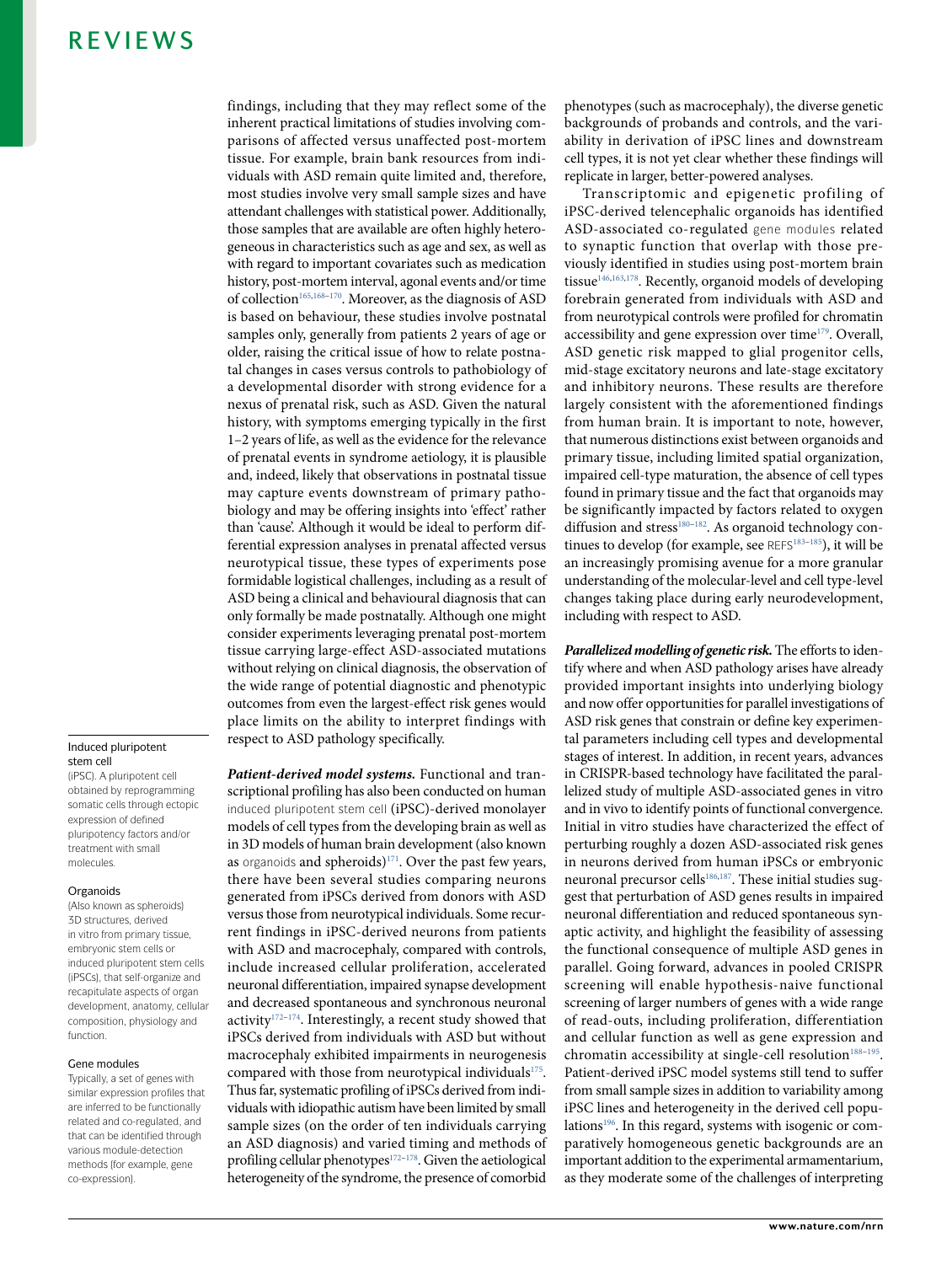subtle biological effects across varied genetic backgrounds $39,40,197$  $39,40,197$  $39,40,197$  – although the generalizability of findings in isogenic backgrounds needs further investigation, as does the effect of sex (see below).

Studying ASD risk genes in vivo in intact biological systems is critical to model dynamic neurodevelopmental contexts, circuit-level function and higher-order phenotypes. However, generating animal models of individual ASD genes is labour and time-intensive. Consequently, historically, studying multiple ASD genes in parallel to identify points of functional convergence has been challenging. Increasingly, these challenges can be mitigated through the use of pooled screening approaches or using model organisms that allow for scalable arrayed screening. In a recent study, an in vivo pooled CRISPR– scRNA- seq system (in vivo Perturb- seq) that combines genetic editing in the developing mouse brain with postnatal scRNA-seq was used to identify the cell type-specific functional consequences of perturbing 35 ASD risk genes during brain development<sup>[39](#page-15-7)</sup>. The authors observed overlapping gene expression changes linked to perturbation of small subsets of ASD genes (up to four) in different cell types, hinting at cell type-specific functional convergence. Importantly, this study highlights the feasibility of pooled in vivo CRISPR screens with single- cell profiling to interrogate many risk genes for functional convergence across multiple cell types. However, there were no clear convergent findings involving large numbers of genes. Larger- scale experiments with greater numbers of cells and multiple time points across brain development may be better powered to identify convergent gene modules within specific cell types.

Our group recently leveraged CRISPR alongside the X. tropicalis model system to study the effects of loss- of- function mutations in ten ASD risk genes in parallel in an arrayed format<sup>[40](#page-15-2)</sup>. Strikingly, perturbation of all ten ASD risk genes altered telencephalic size and impaired neurogenesis. This convergent neurogenesis phenotype, spanning ASD genes with apparently disparate cellular functions, was conserved in human 2D and 3D in vitro models of brain development. Overall, these observations are in line with prior findings that ASD risk converges in mid- gestational telencephalic excitatory neurons, and provide strong evidence for impaired neurogenesis as a point of vulnerability, as has been previously hypothesized<sup>[198](#page-17-38)</sup>. These findings underscore the power of Xenopus for productive functional genomics studies, in particular highlighting the ability of medium- throughput parallelized in vivo studies to identify convergent mechanisms that can then be prioritized for validation and extension in human systems<sup>[199](#page-17-19)</sup>.

#### Sex differences and genetic risk

Although, in general, the field is enjoying success in elaborating points of functional and spatiotemporal convergence among a rapidly expanding list of autosomal ASD genetic risks, far less is understood about the nature of the contribution of sex to ASD aetiology. A strong male sex bias has consistently been observed for ASD, but this remains largely unexplained<sup>[200](#page-17-39)</sup>. The male to female ratio has been consistently estimated to be around 4:1 (REF.<sup>[201](#page-17-40)</sup>), although estimates of male predominance for individuals with autism with normal to high IQ tend to be even higher. Similarly, although the findings have been roughly consistent across studies, it is also clear that these estimates are vulnerable to several potential confounds beyond IQ, including ascertainment methods and potential diagnostic bias<sup>[200](#page-17-39)-[202](#page-17-41)</sup>. Still, studies that have endeavoured to account for these issues have, nonetheless, found consistent evidence for male bias in ASD risk<sup>[95](#page-16-9)[,202,](#page-17-41)[203](#page-17-42)</sup>. One putative avenue of explanation for these findings is the FPE, evidence for which derives mostly from genetic studies that show enrichment of risk in females versus males — that is, female probands tend to carry a relatively increased burden of rare damaging de novo and transmitted mutations, including  $CNVs$  and sequence variants<sup>[23](#page-14-10)[,24](#page-14-9),[29,](#page-14-5)[31](#page-14-7)[,33,](#page-15-11)[44](#page-15-5)</sup>, as well as rare complete knockouts<sup>[76](#page-15-36)</sup>. Additionally, females — including unaffected mothers of children with autism — also appear to be enriched for common variant risk<sup>[93](#page-16-7)[,94](#page-16-8)</sup>. Similarly, unaffected female siblings of children diagnosed with ASD appear to carry an increased rate of rare variants<sup>[22](#page-14-8)-24,[27,](#page-14-15)[28](#page-14-12)[,30,](#page-14-6)[32](#page-14-11)[,33](#page-15-11),[95](#page-16-9)</sup> and appear to inherit more polygenic risk<sup>[93,](#page-16-7)[94](#page-16-8)</sup>, as compared with male siblings. These observations support the hypothesis that females are more resilient to genetic risks, resulting in the observation of higher thresholds for females to become symptomatic and meet diagnostic criteria. Interestingly, to date, there has been no evidence of sex-biased risk for individual autosomal genes $24$  and rare genetic risks mapping to the sex chromosomes have been relatively unexplored owing to technical and methodological barriers.

In contrast to the types of data noted above, familybased and twin- based studies of recurrence rates have provided less clear evidence for the FPE. Younger siblings of females diagnosed with ASD may be more likely to receive an ASD diagnosis than younger sib-lings of males diagnosed with ASD<sup>[94](#page-16-8)[,204](#page-17-43)</sup>; however, there are conflicting data in this regard and these analyses are constrained by limited statistical power owing to the relatively small female cohort sizes<sup>[95](#page-16-9)[,153](#page-17-3)[,203](#page-17-42)</sup>.

There is also the possibility of male-specific 'risk', which is not mutually exclusive with the FPE model. For example, males with ASD have an increased rate of hemizygous rare loss-of-function variants on chromosome  $X^{\frac{7}{6}}$ . However, the sex chromosomes, in general, appear to be a minor factor in determining risk versus resilience[31](#page-14-7)[,205,](#page-17-44)[206](#page-17-45), although they also tend to be omitted from large- scale genetic studies owing to technical difficulties and complexities in accurate variant calling due to confounding sequence homology between sex chromosomes and differences in ploidy by sex. Therefore, it is possible that there are as yet undiscovered factors on the sex chromosomes.

These findings suggest that sex differences are a critical aspect of the biology of ASD and a potentially promising avenue for the development of broadly applicable therapeutics, especially in light of the possibility that unravelling underlying mechanisms may illuminate resilience as well as risk factors. The lack of mechanistic understanding of sex bias is probably a consequence of the relative paucity of knowledge regarding differential molecular and cellular mechanisms in male and female brain development, inherent limitations in commonly employed

#### Functional convergence

A situation in which seemingly disparate entities are associated with an overlapping function, which can occur at various levels of investigation, including molecular, cell taxonomic, morphological, neural circuit or phenotype  $|P|$ 

#### Sex differences

Differences between individuals of different sex in the same species, often including secondary sex characteristics, size and behavioural or cognitive traits.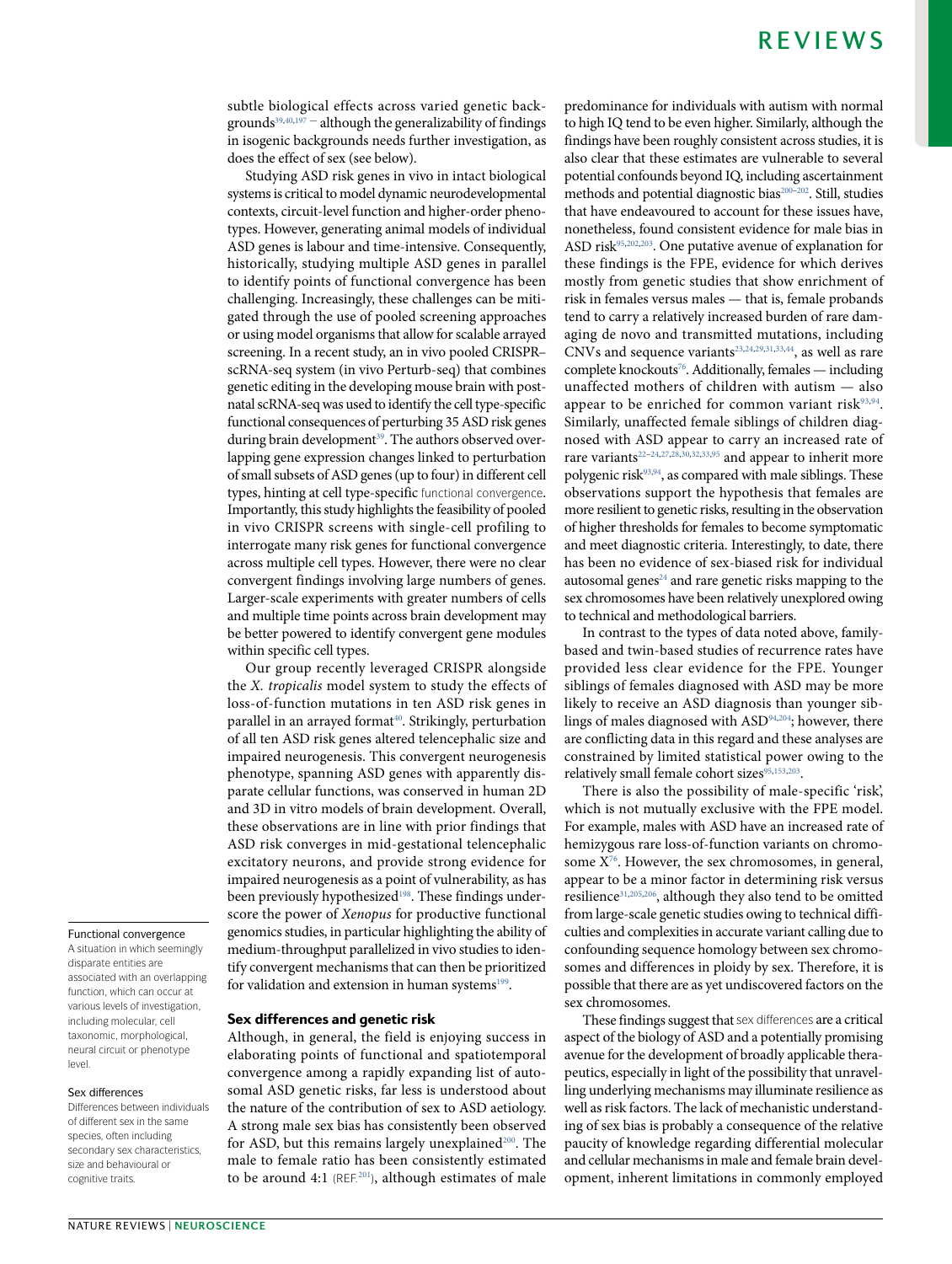| <b>Resource</b>                               | <b>Brain regions</b>                                         | <b>Developmental</b><br>age  | Sample size<br>(female, male) | <b>Technology</b>   | <b>Number</b><br>of cells | Year |
|-----------------------------------------------|--------------------------------------------------------------|------------------------------|-------------------------------|---------------------|---------------------------|------|
| Colantuoni et al 218                          | <b>PFC</b>                                                   | 12-18 PCW,<br>birth-78 years | 269 (92, 177)                 | Microarray          | <b>NA</b>                 | 2011 |
| <b>BrainSpan</b><br>microarray <sup>145</sup> | 16 (12 cortical)                                             | 5 PCW-82 years               | 57 (26, 31)                   | Microarray          | <b>NA</b>                 | 2011 |
| BrainSpan LMD <sup>154</sup>                  | $\sim$ 300 cortical regions<br>(LMD of 6 layers)             | 15-21 PCW                    | 4(3, 1)                       | Microarray          | <b>NA</b>                 | 2014 |
| BrainSpan RNA-seq <sup>a</sup>                | 16 (12 cortical)                                             | 8PCW-40years                 | 42 (19, 23)                   | <b>Bulk RNA-seq</b> | <b>NA</b>                 | 2013 |
| O'Brien et al. $^{219}$                       | Entire brain hemisphere                                      | 12-19 PCW                    | 120 (50, 70)                  | <b>Bulk RNA-seg</b> | <b>NA</b>                 | 2018 |
| Li et al.<br>(PsychENCODE) <sup>151</sup>     | 16 regions (11 cortical)                                     | 8PCW-40years                 | 41 (18, 23)                   | <b>Bulk RNA-seq</b> | <b>NA</b>                 | 2018 |
| Walker et al. $152$                           | Unspecified cortex                                           | 14-21 PCW                    | 201 (84, 117)                 | <b>Bulk RNA-seg</b> | <b>NA</b>                 | 2019 |
| Werling et al.<br>(BrainVar) $153$            | 1 region (DPFC)                                              | 6PCW-20years                 | 176 (72, 104)                 | <b>Bulk RNA-seg</b> | <b>NA</b>                 | 2020 |
| Pollen et al. <sup>155</sup>                  | Unspecified cortex<br>(MD of 2 layers)                       | 14-16 PCW                    | 3 <sup>b</sup> (3, 0)         | scRNA-seq           | 393                       | 2015 |
| Nowakowski et al. <sup>156</sup>              | 2 cortical regions<br>(MD of 2 layers), MGE                  | 5-37 PCW                     | 48 <sup>b</sup> (21, 27)      | scRNA-seq           | 4.261                     | 2017 |
| Zhong et al. <sup>220</sup>                   | <b>PFC</b>                                                   | 6-24 PCW                     | $12^{b}(9, 3)$                | scRNA-seq           | 2,309                     | 2018 |
| Fan et al. <sup>159</sup>                     | 22 regions (20 cortical)                                     | 22-23 PCW                    | 3(2, 1)                       | scRNA-seq           | 4,213                     | 2018 |
| Li et al.<br>(PsychENCODE) <sup>151</sup>     | Cortex (fronto-parietal)                                     | 5-20 PCW                     | 9(3, 6)                       | scRNA-seq           | 1,195                     | 2018 |
| Polioudakis et al <sup>157</sup>              | Unspecified cortex<br>(MD of 2 groups of<br>cortical layers) | 15-16 PCW                    | 4(3, 1)                       | scRNA-seq           | 33,976                    | 2019 |
| Bhaduri et al. <sup>182</sup>                 | 7 regions (all cortical)                                     | 4-20 PCW                     | $5^{b}(4, 1)$                 | scRNA-seq           | 189,409                   | 2020 |
| Eze et al. <sup>158</sup>                     | 18 regions (3 cortical)                                      | 4-8 PCW                      | $10^{b} (7, 3)$               | scRNA-seq           | 289,000                   | 2021 |
| Trevino et al. <sup>221</sup>                 | Unspecified cortex                                           | 16-24 PCW                    | $4^b(3,1)$                    | scRNA-seq           | 57,868                    | 2021 |

<span id="page-13-0"></span>Table 1 | **Available human developmental brain expression data sets for studying sex differences**

DPFC, dorsolateral prefrontal cortex; LMD, laser micro- dissection; MD, micro- dissection; MGE, medial ganglionic eminence; NA, not applicable; PCW, post- conception weeks; PFC, prefrontal cortex; RNA- seq, RNA sequencing; scRNA- seq, single- cell RNA sequencing. <sup>a</sup>BrainSpan RNA-seq data can be accessed at [http://brainspan.org/static/download.html.](http://brainspan.org/static/download.html) <sup>b</sup>Sex inferred by X-inactive specific transcript expression.

model systems for interrogating these differences and the lack of any immediately obvious explanation for sex bias in otherwise highly successful gene discovery efforts. Identifying robust differences in 'neurotypical' male and female brain development will probably facilitate understanding of risk for many psychiatric disorders beyond ASD, as many show some degree of sex bias<sup>[207](#page-17-46)</sup>. Rich developmental human brain omics data sets from both males and females (see TABLE [1](#page-13-0) for a list of currently available gene expression data) will be a critical resource in efforts to identify these differences.

In considering points of intersection between ASD risk factors and biological sex differences, there have been some recent data pointing to the potential contribution of the sex hormones, testosterone and oestrogen, to ASD sex bias<sup>[95,](#page-16-9)208-[210](#page-17-48)</sup>. Indeed, two independent in vivo resilience screens identified oestrogen as a protective factor in the context of modelled ASD genetic risks<sup>[40](#page-15-2),[45](#page-15-8)</sup>, implying that oestrogen could be an endogenous protective factor if it is active at higher levels in females than in males. However, testosterone excess has also been hypothesized to be a risk factor for ASD<sup>[209,](#page-17-49)[211,](#page-17-50)[212](#page-17-51)</sup>. Further research into the precise manner by which sex hormones intersect with ASD risk is needed, especially characterizing developmental differences in sex hormone levels in the brain and whether they result in sex differences in brain development and function. With the recent discovery that oestrogen inhibits sonic hedgehog (SHH) signalling endogenously in the developing brain[40](#page-15-2), critical future areas of research will include determining whether SHH signalling is sexually dimorphic during prenatal development and whether it is a convergent pathway in ASD risk. SHH has key roles throughout brain development, spanning patterning, proliferation, arealization and differentiation<sup>213-[215](#page-17-53)</sup>, suggesting that there may be many points of potential contribution to sexually dimorphic outcomes just within this single pathway.

#### **Perspective**

We are at a highly opportune moment in the effort to identify core pathobiological processes underlying ASD. There is a long and growing list of reliably associated large- effect genes accompanied by an expanding armamentarium of multidimensional omics data sets, higher-throughput model systems and CRISPR-based genetic tools that are empowering studies focused on convergence. Although Gene Ontology enrichment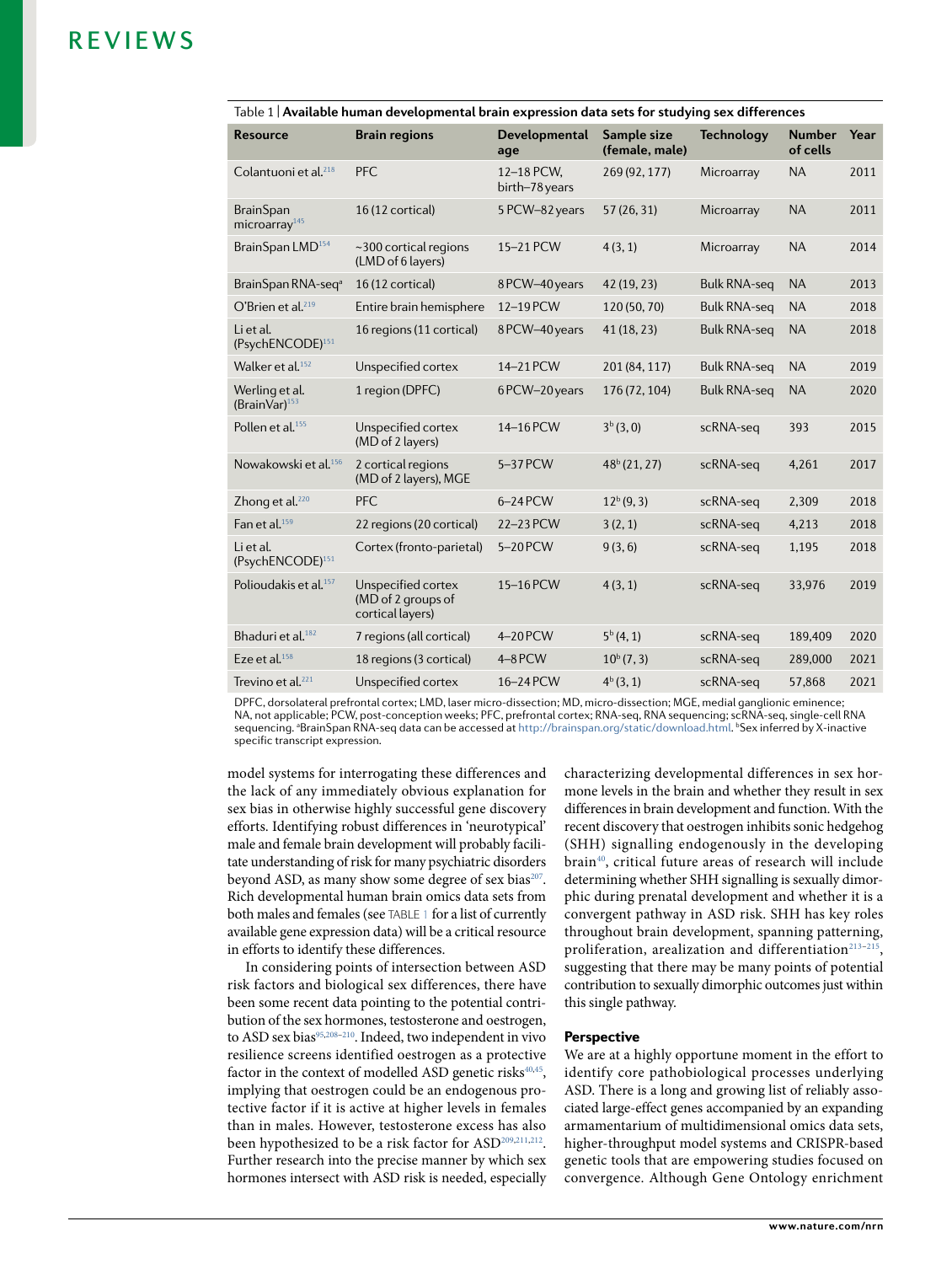analyses highlighting chromatin modification and synapse function have been a readily accessible resource for developing evidence of shared biology, newer hypothesisfree system biological approaches are important complements to these types of studies and have already provided strong evidence for a nexus of ASD risk, particularly in developing excitatory neurons in the mid- gestational frontal cortex.

Of course, critical challenges remain. First, it is not clear how to span the gap from molecular and cellular mechanisms of convergence to differences in the clinical presentation of ASD. Animal models provide an opportunity to observe and manipulate behaviours, as well as the ability to identify underlying circuit- level changes. However, the limitations of anthropomorphizing and relying on face- valid behaviours for complex neuropsychiatric phenotypes are well known<sup>[35](#page-15-1)</sup>. Second, despite the long- observed male predominance in ASD, the field still lacks a detailed understanding of how this phenomenon is generated and therefore, going forward, it will be critical to investigate sexual dimorphism in brain development and to intersect this with genetic risk.

Despite these challenges, there are already ongoing efforts to exploit successful gene discovery directly to develop novel therapies<sup>[35](#page-15-1)</sup>. These include gene replacement, gene editing and antisense oligonucleotide strategies. Particularly with regard to the most common

forms of syndromic ASD, these initiatives are gaining momentum and clinical trials are on the horizon. Similar efforts for the most highly penetrant highconfidence ASD genes are unlikely to be far behind. The pursuit of convergence neuroscience approaches can contribute to these and related efforts, in part, by clarifying when and where vulnerability to ASD risk emerges, and therefore can help answer key remaining questions regarding when interventions addressing ASD would need to be delivered and where in the  $brain<sup>37,38</sup>$  $brain<sup>37,38</sup>$  $brain<sup>37,38</sup>$  $brain<sup>37,38</sup>$  $brain<sup>37,38</sup>$ . At the same time, points of convergence, with regard to risk and resilience, have the potential to support more traditional therapeutics development by identifying biological mechanisms and targets that are 'downstream' of individual genes and applicable to more than one gene at a time. These points of convergence may also have diagnostic utility. Also, there are critical practical and ethical issues that still confront the design and execution of clinical trials in ASD, particularly early in development. Nonetheless, progress in other areas of medicine, including with regard to early- onset neuro degenerative disorders<sup>[216](#page-17-56),[217](#page-18-13)</sup>, combined with the progress in multiple areas noted above points to several viable paths towards more effective, personalized and rational treatments for ASD, particularly for individuals with severe autism.

- <span id="page-14-0"></span>1. Lord, C. et al. Autism spectrum disorder. *Nat. Rev. Dis.*
- <span id="page-14-1"></span>*Prim.* **6**, 5 (2020). 2. Díaz-Caneja, C. M. et al. A white paper on a neurodevelopmental framework for drug discovery in autism and other neurodevelopmental disorders. *Eur. Neuropsychopharmacol.* **48**, 49–88 (2021).
- <span id="page-14-2"></span>3. Folstein, S. & Rutter, M. Infantile autism: a genetic study of 21 twin pairs. *J. Child. Psychol. Psychiatry* **18**, 297–321 (1977).
- <span id="page-14-13"></span>4. Gaugler, T. et al. Most genetic risk for autism resides with common variation. *Nat. Genet.* **46**, 881–885 (2014).
- <span id="page-14-14"></span>5. Klei, L. et al. Common genetic variants, acting additively, are a major source of risk for autism. *Mol. Autism* **3**, 9 (2012).
- <span id="page-14-16"></span>6. Cross- Disorder Group of the Psychiatric Genomics Consortium. et al. Genetic relationship between five psychiatric disorders estimated from genome-wide SNPs. *Nat. Genet.* **45**, 984–994 (2013).
- 7. Bailey, A. et al. Autism as a strongly genetic disorder: evidence from a British twin study. *Psychol. Med.* **25**, 63–77 (1995).
- 8. Devlin, B. & Scherer, S. W. Genetic architecture in autism spectrum disorder. *Curr. Opin. Genet. Dev.* **22**, 229–237 (2012).
- 9. Hallmayer, J. et al. Genetic heritability and shared environmental factors among twin pairs with autism. *Arch. Gen. Psychiatry* **68**, 1095–1102 (2011).
- 10. Steffenburg, S. et al. A twin study of autism in Denmark, Finland, Iceland, Norway and Sweden. *J. Child. Psychol. Psychiatry* **30**, 405–416 (1989).
- 11. Ozonoff, S. et al. Recurrence risk for autism spectrum disorders: a Baby Siblings Research Consortium study. *Pediatrics* **128**, 488–495 (2011).
- Constantino, J. N., Zhang, Y., Frazier, T., Abbacchi, A. M. & Law, P. Sibling recurrence and the genetic epidemiology of autism. *Am. J. Psychiatry* **167**, 1349–1356 (2010).
- 13. Rosenberg, R. E. et al. Characteristics and concordance of autism spectrum disorders among 277 twin pairs. *Arch. Pediatr. Adolesc. Med.* **163**, 907–914 (2009).
- 14. Le Couteur, A. et al. A broader phenotype of autism: the clinical spectrum in twins. *J. Child. Psychol. Psychiatry* **37**, 785–801 (1996).
- 15. Tick, B., Bolton, P., Happé, F., Rutter, M. & Rijsdijk, F. Heritability of autism spectrum disorders: a meta-

analysis of twin studies. *J. Child. Psychol. Psychiatry* **57**, 585–595 (2016).

- 16. Ritvo, E. R., Freeman, B. J., Mason- Brothers, A., Mo, A. & Ritvo, A. M. Concordance for the syndrome of autism in 40 pairs of afflicted twins. *Am. J. Psychiatry* **142**, 74–77 (1985).
- Taniai, H., Nishiyama, T., Miyachi, T., Imaeda, M. & Sumi, S. Genetic influences on the broad spectrum of autism: study of proband-ascertained twins. *Am. J. Med. Genet. B Neuropsychiatr. Genet.* **147B**, 844–849 (2008).
- Lichtenstein, P., Carlström, E., Råstam, M., Gillberg, C. & Anckarsäter, H. The genetics of autism spectrum disorders and related neuropsychiatric disorders in childhood. *Am. J. Psychiatry* **167**, 1357–1363 (2010).
- 19. Nordenbæk, C., Jørgensen, M., Kyvik, K. O. & Bilenberg, N. A Danish population-based twin study on autism spectrum disorders. *Eur. Child. Adolesc. Psychiatry* **23**, 35–43 (2014).
- <span id="page-14-3"></span>20. Colvert, E. et al. Heritability of autism spectrum disorder in a UK population-based twin sample. *JAMA Psychiatry* **72**, 415–423 (2015).
- <span id="page-14-4"></span>21. Sebat, J. et al. Strong association of de novo copy number mutations with autism. *Science* **316**, 445–449 (2007). **This study conducts comparative genomic hybridization in simplex and multiplex families with ASD and establishes that de novo CNVs significantly contribute to ASD risk**.
- <span id="page-14-8"></span>22. Levy, D. et al. Rare de novo and transmitted copy-number variation in autistic spectrum disorders. *Neuron* **70**, 886–897 (2011).
- <span id="page-14-10"></span>23. Satterstrom, F. K. et al. Large- scale exome sequencing study implicates both developmental and functional changes in the neurobiology of autism. *Cell* **180**, 568–584 (2020).

**This work presents the largest published ASD WES study to date, which identifies 102 high- confidence ASD risk genes**.

- <span id="page-14-9"></span>24. Sanders, S. J. et al. Insights into autism spectrum disorder genomic architecture and biology from 71 risk loci. *Neuron* **87**, 1215–1233 (2015). **This large study combines WES data from De Rubeis et al. (2014) and Iossifov et al. (2014) as well as de novo CNV data to identify 65 ASD risk genes and 6 ASD risk loci**.
- <span id="page-14-17"></span>Willsey, A. J. et al. Coexpression networks implicate human midfetal deep cortical projection neurons in the

pathogenesis of autism. *Cell* **155**, 997–1007 (2013).

Published online: 19 April 2022

**One of the first studies to assess spatiotemporal convergence of ASD risk genes, this study performs a co- expression network analysis that integrates BrainSpan developmental expression data with genetic data from simplex families with ASD to identify deep layer cortical projection neurons**  in prefrontal and primary motor-somatosensory **cortical regions during mid- gestational development as a critical nexus of ASD risk**.

- 26. O'Roak, B. J. et al. Exome sequencing in sporadic autism spectrum disorders identifies severe de novo mutations. *Nat. Genet.* **43**, 585–589 (2011). **One of the first WES studies of people with ASD and their families.**
- <span id="page-14-15"></span>27. Neale, B. M. et al. Patterns and rates of exonic de novo mutations in autism spectrum disorders. *Nature* **485**, 242–245 (2012). **Together with refs. 28, 30 and 34, this paper cemented the contribution of de novo sequence variants to ASD risk.**
- <span id="page-14-12"></span>28. Iossifov, I. et al. De novo gene disruptions in children on the autistic spectrum. *Neuron* **74**, 285–299 (2012).
- <span id="page-14-5"></span>29. De Rubeis, S. et al. Synaptic, transcriptional and chromatin genes disrupted in autism. *Nature* **515**, 209–215 (2014). **This large ASD WES study, contemporaneous with ref. 44, confirms that de novo loss-of-function**

**mutations contribute significantly to ASD, identifies 33 ASD risk genes and implicates ASD risk genes in chromatin remodelling, transcription and splicing, and synaptic function**.

- <span id="page-14-6"></span>30. Sanders, S. J. et al. De novo mutations revealed by whole-exome sequencing are strongly associated with autism. *Nature* **485**, 237–241 (2012). **As well as contributing as noted above, this paper outlined a key paradigm for the statistical assessment of a gene's association to ASD, based on the number and type of recurrent de novo variants.**
- <span id="page-14-7"></span>31. Jacquemont, S. et al. A higher mutational burden in females supports a 'female protective model' in neurodevelopmental disorders. *Am. J. Hum. Genet.* **94**, 415–425 (2014).
- <span id="page-14-11"></span>32. Dong, S. et al. De novo insertions and deletions of predominantly paternal origin are associated with autism spectrum disorder. *Cell Rep.* **9**, 16–23  $(2014)$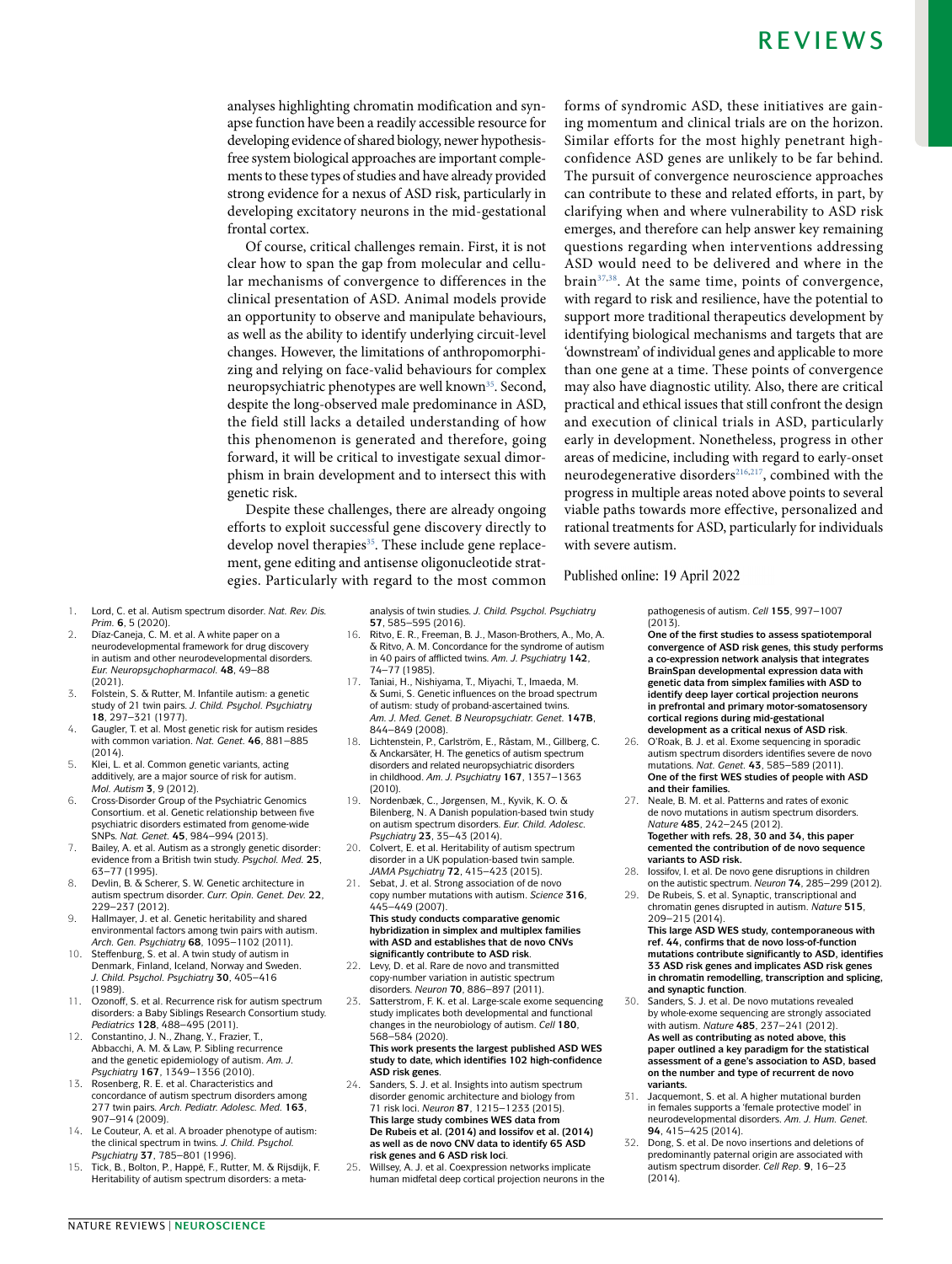<span id="page-15-11"></span>33. Sanders, S. J. et al. Multiple recurrent de novo CNVs, including duplications of the 7q11.23 Williams syndrome region, are strongly associated with autism. *Neuron* **70**, 863–885 (2011). **One of several early studies associating de novo CNVs with ASD risk, this paper also generated a statistical framework for quantifying the** 

**significance of recurrent de novo CNVs. This framework was later adapted to early studies of de novo sequence variants.** 34. O'Roak, B. J. et al. Sporadic autism exomes reveal

- <span id="page-15-0"></span>a highly interconnected protein network of de novo mutations. *Nature* **485**, 246–250 (2012). **As well as contributing as noted above, this paper was one of the first to demonstrate that genes with damaging mutations in individuals with ASD are highly connected in protein–protein interaction modules, suggesting that they may converge on similar biological functions**.
- <span id="page-15-1"></span>Sestan, N. & State, M. W. Lost in translation: traversing the complex path from genomics to therapeutics in autism spectrum disorder. *Neuron* **100**, 406–423 (2018).
- State, M. W. & Sestan, N. The emerging biology of autism spectrum disorders. *Science* **337**, 1301–1303 (2012).

**This review describes the rationale for and approaches to leveraging convergence among ASD genes to identify not only relevant molecules and pathways but also when and where they act in the developing human brain**.

<span id="page-15-6"></span>37. Willsey, A. J. et al. The psychiatric cell map initiative: a convergent systems biological approach to illuminating key molecular pathways in neuropsychiatric disorders. *Cell* **174**, 505–520 (2018).

**This review describes convergent system biological approaches to study genes implicated in neuropsychiatric disorders such as ASD, emphasizing the importance of parallel investigations of multiple genes and mutations, in as unbiased a fashion as possible, to identify points of convergence and reveal high- order** 

- <span id="page-15-34"></span>**(molecular, cellular and circuit- level) phenotypes**. 38. Willsey, A. J. & State, M. W. Autism spectrum disorders: from genes to neurobiology. *Curr. Opin. Neurobiol.* **30**, 92–99 (2015).
- <span id="page-15-7"></span>39. Jin, X. et al. In vivo Perturb-seq reveals neuronal and glial abnormalities associated with autism risk genes. *Science* **370**, eaaz6063 (2020). **This paper conducted in vivo transcriptional screening of a large number of ASD risk genes using single-cell transcriptomics and CRISPR technology.**<br>40. Willsey, H. R. et al. Parallel in vivo analysis of large-
- <span id="page-15-2"></span>effect autism genes implicates cortical neurogenesis and estrogen in risk and resilience. *Neuron* **109**, 1409 (2021).

**This study conducts parallel in vivo analysis of the ten highest- confidence ASD risk genes in** *Xenopus***, finding that the functional consequences of mutations in these genes converge upon impaired neurogenesis in the developing forebrain — a phenotype that could be rescued by exogenous oestrogen, suggesting oestrogen is a resilience factor that may mitigate various ASD genetic risks**.

<span id="page-15-3"></span>41. Zoghbi, H. Y. Postnatal neurodevelopmental disorders: meeting at the synapse? *Science* **302**, 826–830 (2003). **This early commentary proposes that ASD genetic** 

**risk may mechanistically converge at the synapse**. 42. O'Roak, B. J. et al. Multiplex targeted sequencing

<span id="page-15-35"></span><span id="page-15-4"></span>identifies recurrently mutated genes in autism spectrum disorders. *Science* **338**, 1619–1622 (2012). 43. Gilman, S. R. et al. Rare de novo variants associated with autism implicate a large functional network of genes involved in formation and function of synapses. *Neuron* **70**, 898–907 (2011). **This study develops a framework (NETBAG) that integrates multiple levels of molecular data to demonstrate that genes affected by CNVs in** 

<span id="page-15-5"></span>**ASD are functionally interconnected**. lossifov, I. et al. The contribution of de novo coding mutations to autism spectrum disorder. *Nature* **515**, 216–221 (2014).

**This large ASD WES study, contemporaneous with ref. 29, confirms that de novo missense and likely gene- disrupting mutations contribute significantly to ASD and identifies 27 ASD risk genes. It also carefully quantifies the contributions of different types of rare variants to ASD risk by comparing normalized rates in probands versus unaffected sibling controls.**

- <span id="page-15-8"></span>45. Hoffman, E. J. et al. Estrogens suppress a behavioral phenotype in zebrafish mutants of the autism risk gene, CNTNAP2. *Neuron* **89**, 725–733 (2016). **This is one of the first studies to identify a functional interaction between oestrogen and an ASD risk gene.**
- <span id="page-15-9"></span>46. Jamain, S. et al. Mutations of the X- linked genes encoding neuroligins NLGN3 and NLGN4 are associated with autism. *Nat. Genet.* **34**, 27–29 (2003). **This work uses linkage analysis and targeted DNA sequencing to identify two ASD-associated genes**, *NLGN3* **and** *NLGN4***, which are among the earliest individual genes with robust evidence of association with idiopathic (non- syndromic) ASD**.
- <span id="page-15-10"></span>47. Laumonnier, F. et al. X- Linked mental retardation and autism are associated with a mutation in the NLGN4 gene, a member of the neuroligin family. *Am. J. Hum. Genet.* **74**, 552–557 (2004).
- <span id="page-15-12"></span>48. Kumar, R. A. et al. Recurrent 16p11.2 microdeletions in autism. *Hum. Mol. Genet.* **17**, 628–638 (2008).
- 49. Marshall, C. R. et al. Structural variation of chromosomes in autism spectrum disorder. *Am. J. Hum. Genet.* **82**, 477–488 (2008).
- Some Schaling School: 22, 117, 155 (2005).<br>Weiss, L. A. et al. Association between microdeletion and microduplication at 16p11.2 and autism. *N. Engl. J. Med.* **358**, 667–675 (2008).
- <span id="page-15-13"></span>51. Pinto, D. et al. Functional impact of global rare copy number variation in autism spectrum disorders. *Nature* **466**, 368–372 (2010).
- <span id="page-15-14"></span>52. SPARK Consortium. SPARK: a US cohort of 50,000 families to accelerate autism research. *Neuron* **97**, 488–493 (2018).
- <span id="page-15-15"></span>53. He, X. et al. Integrated model of de novo and inherited genetic variants yields greater power to identify risk genes. *PLoS Genet.* **9**, e1003671 (2013). **This work develops a Bayesian model (transmission and de novo association (TADA)) that integrates information from multiple types of genetic variation from large- scale human gene sequencing studies to improve the power to detect novel risk genes. A variation of this model is still used to discover ASD risk genes. This model has also been applied to other psychiatric disorders, such as Tourette syndrome**.
- <span id="page-15-33"></span>54. Ruzzo, E. K. et al. Inherited and de novo genetic risk for autism impacts shared networks. *Cell* **178**, 850–866.e26 (2019).
- <span id="page-15-19"></span>55. Satterstrom, F. K. et al. Autism spectrum disorder and attention deficit hyperactivity disorder have a similar burden of rare protein-truncating variants. *Nat. Neurosci.* **22**, 1961–1965 (2019).
- <span id="page-15-29"></span>56. Rodin, R. E. et al. The landscape of somatic mutation in cerebral cortex of autistic and neurotypical individuals revealed by ultra-deep whole-genome<br>sequencing. Nat. Neurosci. **24**, 176–185 (2021). **This is one of the largest studies to date assessing the frequency of somatic (mosaic) variants in brain tissue from people with ASD and controls.**
- <span id="page-15-16"></span>57. Sherman, M. A. et al. Large mosaic copy number variations confer autism risk. *Nat. Neurosci.* **24**, 197–203 (2021).
- <span id="page-15-17"></span>58. Karczewski, K. J. et al. The mutational constraint spectrum quantified from variation in 141,456 humans. *Nature* **581**, 434–443 (2020).
- 59. Lek, M. et al. Analysis of protein- coding genetic variation in 60,706 humans. *Nature* **536**, 285–291  $(2016)$

**This study aggregates and analyses high- quality WES data for 60,706 individuals of diverse ancestries generated as part of the Exome Aggregation Consortium (ExAC), providing a key foundation for the field (which has since grown to include more than 100,000 individuals). Together with several other studies, this work develops a paradigm to prioritize genes on the basis of 'tolerance' to genetic variation. Intolerant genes tend to carry higher risk for ASD and other human disorders, so tolerance is a key metric for prioritizing functional mutations. The associated resource also facilitates the identification of ultrarare genetic variants — a similarly critical metric for prioritizing mutations.**

<span id="page-15-20"></span>60. Petrovski, S., Wang, Q., Heinzen, E. L., Allen, A. S. & Goldstein, D. B. Genic intolerance to functional variation and the interpretation of personal genomes. *PLoS Genet.* **9**, e1003709 (2013). **Together with several other studies, this work develops a paradigm to prioritize genes based on "tolerance" to genetic variation. Intolerant genes tend to carry higher risk for ASD and other human disorders, and is therefore a key metric for prioritizing functional mutations.**

61. Huang, N., Lee, I., Marcotte, E. M. & Hurles, M. E. Characterising and predicting haploinsufficiency in the human genome. *PLoS Genet.* **6**, e1001154 (2010).

**This work develops a paradigm to prioritize genes based on likelihood of haploinsufficiency (i.e. likelihood that a heterozygous loss of function variant results in a clinical phenotype). Haploinsufficient genes tend to carry higher risk for ASD and other human disorders, and is therefore a key metric for prioritizing functional mutations.**

- <span id="page-15-18"></span>62. Adzhubei, I. A. et al. A method and server for predicting damaging missense mutations. *Nat. Methods* **7**, 248–249 (2010). **A longstanding and widely used resource for**
- <span id="page-15-21"></span>**predicting the severity of missense mutations.** 63. Kosmicki, J. A. et al. Refining the role of de novo protein- truncating variants in neurodevelopmental disorders by using population reference samples.
- <span id="page-15-32"></span>*Nat. Genet.* **49**, 504–510 (2017). 64. Samocha, K. E. et al. A framework for the interpretation of de novo mutation in human disease. *Nat. Genet.* **46**, 944–950 (2014).
	- **This study presents a frequentist framework to evaluate excesses of de novo mutations at the level of individual genes, for which simple case–control comparisons cannot achieve meaningful levels of significance due to the rarity of de novo events; when applied to ASD WES data, this method highlights several risk genes at a genome- wide level of statistical significance**.
- <span id="page-15-22"></span>65. Samocha, K. E. et al. Regional missense constraint improves variant deleteriousness prediction. Preprint at *bioRxiv* <https://doi.org/10.1101/148353>
- <span id="page-15-23"></span>(2017). 66. Singh, T. et al. Rare coding variants in ten genes confer substantial risk for schizophrenia. *Nature* [https://](https://doi.org/10.1038/s41586-022-04556-w) [doi.org/10.1038/s41586-022-04556-w](https://doi.org/10.1038/s41586-022-04556-w) (2022). **The largest WES study published on schizophrenia to date, this paper identifies 10 exome-wide significant schizophrenia risk genes of large effect size.**
- <span id="page-15-24"></span>67. Bilgüvar, K. et al. Whole-exome sequencing identifies recessive WDR62 mutations in severe brain malformations. *Nature* **467**, 207–210 (2010).
- 68. Gilmore, E. C. & Walsh, C. A. Genetic causes of microcephaly and lessons for neuronal development. *Wiley Interdiscip. Rev. Dev. Biol.* **2**, 461–478 (2013).
- <span id="page-15-25"></span>Dias, C. M. et al. Homozygous missense variants in NTNG2, encoding a presynaptic Netrin-G2 adhesion protein, lead to a distinct neurodevelopmental disorder. *Am. J. Hum. Genet.* **105**, 1048–1056 (2019).
- <span id="page-15-26"></span>70. Strauss, K. A. et al. Recessive symptomatic focal epilepsy and mutant contactin- associated protein-like 2. *N. Engl. J. Med.* **354**, 1370–1377 (2006).
- 71. Novarino, G. et al. Mutations in BCKD-kinase lead to a potentially treatable form of autism with epilepsy. *Science* **338**, 394–397 (2012).
- Morrow, E. M. et al. Identifying autism loci and genes by tracing recent shared ancestry. *Science* **321**, 218–223 (2008).
- 73. Manzini, M. C. et al. CC2D1A regulates human intellectual and social function as well as NF-<sub>K</sub>B signaling homeostasis. *Cell Rep.* **8**, 647–655
- <span id="page-15-27"></span>(2014). 74. Yu, T. W. et al. Using whole- exome sequencing to identify inherited causes of autism. *Neuron* **77**, 259–273 (2013).
- Doan, R. N. et al. Recessive gene disruptions in autism spectrum disorder. *Nat. Genet.* **51**, 1092–1098 (2019).
- <span id="page-15-36"></span>76. Lim, E. T. et al. Rare complete knockouts in humans: population distribution and significant role in autism spectrum disorders. *Neuron* **77**, 235–242 (2013). **This paper characterizes the rate of homozygous knockout mutations in ASD and is one of the first studies to characterize the contribution of rare mutations on chromosome X to ASD risk.**
- <span id="page-15-28"></span>Schmitz-Abe, K. et al. Homozygous deletions implicate non- coding epigenetic marks in autism spectrum disorder. *Sci. Rep.* **10**, 14045 (2020).
- <span id="page-15-30"></span>78. D'Gama, A. M. et al. Targeted DNA sequencing from autism spectrum disorder brains implicates multiple genetic mechanisms. *Neuron* **88**, 910–917 (2015).
- <span id="page-15-31"></span>Freed, D. & Pevsner, J. The contribution of mosaic variants to autism spectrum disorder. *PLoS Genet.* **12**, e1006245 (2016).
- 80. Krupp, D. R. et al. Exonic mosaic mutations contribute risk for autism spectrum disorder. *Am. J. Hum. Genet.* **101**, 369–390 (2017).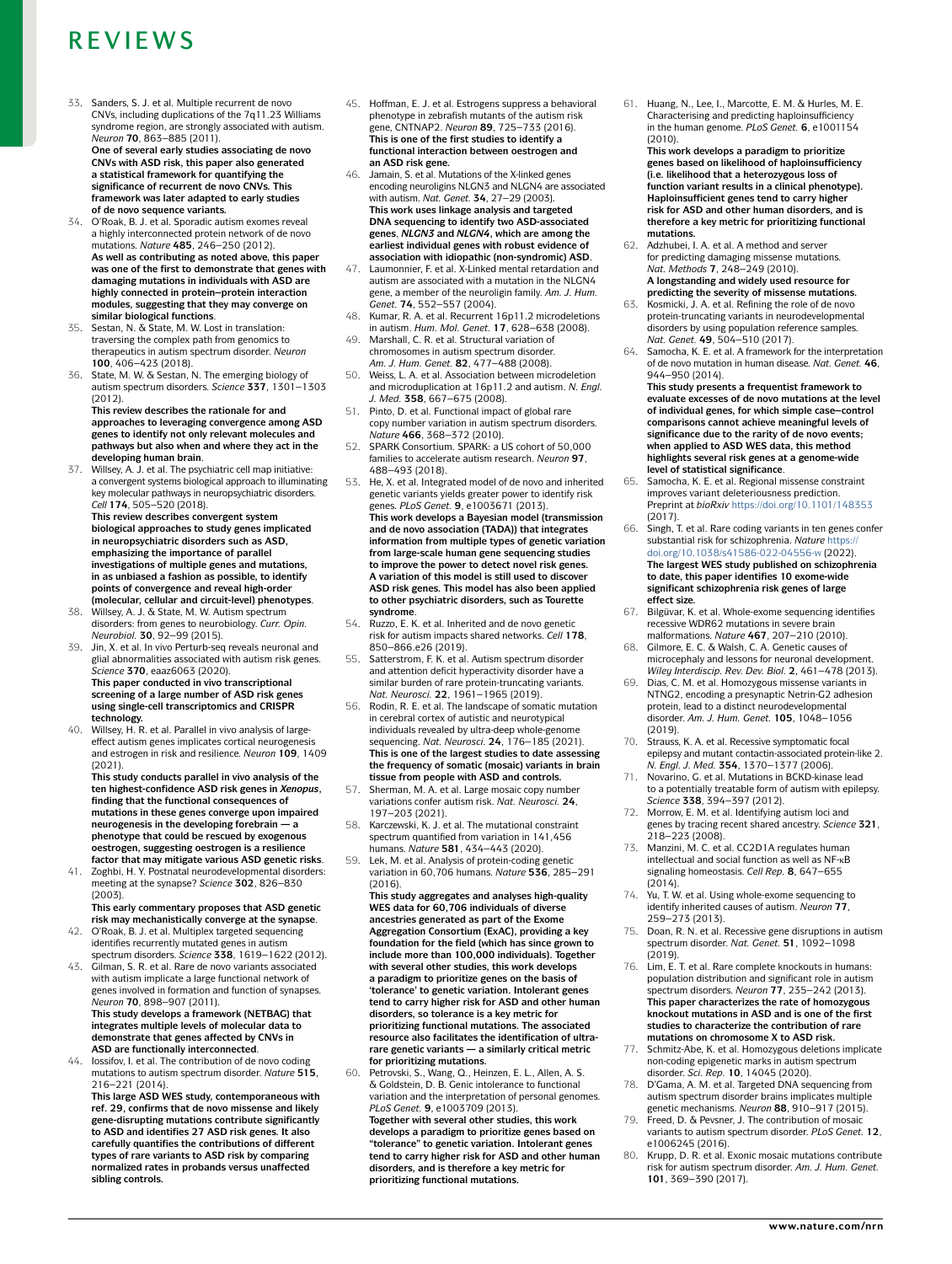- 81. Lim, E. T. et al. Rates, distribution and implications of postzygotic mosaic mutations in autism spectrum disorder. *Nat. Neurosci.* **20**, 1217–1224 (2017).
- <span id="page-16-1"></span>82. Dou, Y. et al. Postzygotic single-nucleotide mosaicisms contribute to the etiology of autism spectrum disorder and autistic traits and the origin of mutations. *Hum. Mutat.* **38**, 1002–1013 (2017).
- <span id="page-16-0"></span>83. D'Gama, A. M. & Walsh, C. A. Somatic mosaicism and neurodevelopmental disease. *Nat. Neurosci.* **21**, 1504–1514 (2018).
- <span id="page-16-2"></span>84. Kong, A. et al. Rate of de novo mutations and the importance of father's age to disease risk. *Nature* **488**, 471–475 (2012).
- 85. Leppa, V. M. et al. Rare inherited and de novo CNVs reveal complex contributions to ASD risk in multiplex families. *Am. J. Hum. Genet.* **99**, 540–554 (2016).
- 86. Jin, S. C. et al. Contribution of rare inherited and de novo variants in 2,871 congenital heart disease probands. *Nat. Genet.* **49**, 1593–1601 (2017).
- Capkova, Z. et al. Differences in the importance of microcephaly, dysmorphism, and epilepsy in the detection of pathogenic CNVs in ID and ASD patients. *PeerJ* **7**, e7979 (2019).
- <span id="page-16-33"></span>88. Robinson, E. B. et al. Autism spectrum disorder severity reflects the average contribution of de novo and familial influences. *Proc. Natl Acad. Sci. USA* **111**, 15161–15165 (2014).
- <span id="page-16-3"></span>89. Guo, H. et al. Genome sequencing identifies multiple deleterious variants in autism patients with more severe phenotypes. *Genet. Med.* **21**, 1611–1620 (2019).
- <span id="page-16-4"></span>90. Werling, D. M. et al. An analytical framework for whole- genome sequence association studies and its implications for autism spectrum disorder. *Nat. Genet.* **50**, 727–736 (2018).

**This study develops an analytical framework for WGS termed a category- wide association study, which mirrors the statistical rigour of GWAS with annotation categories in place of SNPs**.

- <span id="page-16-6"></span>Sullivan, P. F. et al. Psychiatric genomics: an update and an agenda. *Am. J. Psychiatry* **175**, 15–27 (2018).
- <span id="page-16-5"></span>92. Grove, J. et al. Identification of common genetic risk variants for autism spectrum disorder. *Nat. Genet.* **51**, 431–444 (2019).

**This work is the largest ASD GWAS published to date, including ~18,000 cases and ~28,000 controls, and identifies 5 genome- wide significant loci**.

- <span id="page-16-7"></span>93. Antaki, D. et al. A phenotypic spectrum of autism is attributable to the combined effects of rare variants, polygenic risk and sex. Preprint at *medRxiv* [https://](https://doi.org/10.1101/2021.03.30.21254657) [doi.org/10.1101/2021.03.30.21254657](https://doi.org/10.1101/2021.03.30.21254657) (2021).
- <span id="page-16-8"></span>94. Wigdor, E. M. et al. The female protective effect against autism spectrum disorder. Preprint at *medRxiv* [https://doi.org/10.1101/2021.03.29.](https://doi.org/10.1101/2021.03.29.21253866) [21253866](https://doi.org/10.1101/2021.03.29.21253866) (2021).
- <span id="page-16-9"></span>95. Werling, D. M. The role of sex- differential biology in risk for autism spectrum disorder. *Biol. Sex. Differ.* **7**, 58 (2016).

**This review explores the magnitude of male bias in ASD prevalence, describes the FPE and highlights sex- differential pathways that may underlie sex bias in ASD**.

- <span id="page-16-10"></span>96. Cross-Disorder Group of the Psychiatric Genomics Consortium. Identification of risk loci with shared effects on five major psychiatric disorders: a genome wide analysis. *Lancet* **381**, 1371–1379 (2013). **A critical study that assesses the common variant risk shared across ASD, attention deficithyperactivity disorder, bipolar disorder, major depressive disorder and schizophrenia.**
- <span id="page-16-11"></span>97. Weiner, D. J. et al. Polygenic transmission disequilibrium confirms that common and rare variation act additively to create risk for autism spectrum disorders. *Nat. Genet.* **49**, 978–985 (2017).
- <span id="page-16-12"></span>98. Iakoucheva, L. M., Muotri, A. R. & Sebat, J. Getting to the cores of autism. *Cell* **178**, 1287–1298 (2019). 99. State, M. W. & Levitt, P. The conundrums of
- <span id="page-16-13"></span>understanding genetic risks for autism spectrum disorders. *Nat. Neurosci.* **14**, 1499–1506 (2011). 100. Davies, R. W. et al. Using common genetic variation
- <span id="page-16-14"></span>to examine phenotypic expression and risk prediction in 22q11.2 deletion syndrome. *Nat. Med.* **26**, 1912–1918 (2020).
- <span id="page-16-15"></span>101. Jannot, A.-S., Ehret, G. & Perneger, T. *P*< 5 × 10–8 has emerged as a standard of statistical significance for genome- wide association studies. *J. Clin. Epidemiol.* **68**, 460–465 (2015).
- <span id="page-16-17"></span>102. Banerjee-Basu, S. & Packer, A. SFARI Gene: an evolving database for the autism research community. *Dis. Model. Mech.* **3**, 133–135 (2010).
- <span id="page-16-18"></span>103. Abrahams, B. S. et al. SFARI Gene 2.0: a communitydriven knowledgebase for the autism spectrum
- <span id="page-16-19"></span>disorders (ASDs). *Mol. Autism* **4**, 36 (2013). 104. Bleuler, E. in *Dementia Praecox or the Group of Schizophrenias* (ed. Zinkin, J.) 548 (International Universities Press, 1950).
- <span id="page-16-20"></span>105. Evans, B. How autism became autism: the radical transformation of a central concept of child development in Britain. *Hist. Hum. Sci.* **26**, 3–31  $(2013)$
- <span id="page-16-21"></span>106. Spitzer, R. L., Williams, J. B. & Skodol, A. E. DSM-III: the major achievements and an overview. *Am. J. Psychiatry* **137**, 151–164 (1980).
- <span id="page-16-22"></span>107. Thurm, A., Farmer, C., Salzman, E., Lord, C. & Bishop, S. State of the field: differentiating intellectual disability from autism spectrum disorder. *Front. Psychiatry* **10**, 526 (2019).
- <span id="page-16-23"></span>108. Brainstorm Consortium. et al. Analysis of shared heritability in common disorders of the brain. *Science* **360**, eaap8757 (2018).
- 109. Malhotra, D. & Sebat, J. CNVs: harbingers of a rare variant revolution in psychiatric genetics. *Cell* **148**, 1223–1241 (2012).
- <span id="page-16-27"></span>110. Myers, S. M. et al. Insufficient evidence for 'autismspecific' genes. *Am. J. Hum. Genet.* **106**, 587–595 (2020).
- 111. Buxbaum, J. D. et al. Not all autism genes are created equal: a response to Myers et al. *Am. J. Hum. Genet.* **107**, 1000–1003 (2020).
- <span id="page-16-24"></span>112. Myers, S. M., Challman, T. D., Martin, C. L. & Ledbetter, D. H. Response to Buxbaum et al. *Am. J. Hum. Genet.* **107**, 1004 (2020).
- <span id="page-16-25"></span>113. Gudmundsson, O. O. et al. Attention- deficit hyperactivity disorder shares copy number variant risk with schizophrenia and autism spectrum disorder. *Transl. Psychiatry* **9**, 258 (2019).
- 114. Martin, J. et al. Biological overlap of attention- deficit/ hyperactivity disorder and autism spectrum disorder: evidence from copy number variants. *J. Am. Acad. Child. Adolesc. Psychiatry* **53**, 761–70.e26 (2014).
- 115. Zarrei, M. et al. A large data resource of genomic copy number variation across neurodevelopmental disorders. *NPJ Genom. Med.* **4**, 26 (2019).
- <span id="page-16-26"></span>116. Williams, N. M. et al. Rare chromosomal deletions and duplications in attention- deficit hyperactivity disorder: a genome- wide analysis. *Lancet* **376**, 1401–1408 (2010).
- <span id="page-16-28"></span>117. Shi, J. et al. Common variants on chromosome 6p22.1 are associated with schizophrenia. *Nature* **460**, 753–757 (2009).
- 118. Stefansson, H. et al. Common variants conferring risk of schizophrenia. *Nature* **460**, 744–747 (2009).
- <span id="page-16-29"></span>119. International Schizophrenia Consortium. et al. Common polygenic variation contributes to risk of schizophrenia and bipolar disorder. *Nature* **460**, 748–752 (2009).
- <span id="page-16-30"></span>120. Ben-Shalom, R. et al. Opposing effects on Na1.2 function underlie differences between SCN2A variants observed in individuals with autism spectrum disorder or infantile seizures. *Biol. Psychiatry* **82**, 224–232 (2017).

**This study identifies a link between putative lossof-function and gain- of-function mutations in ASD and epilepsy, respectively, providing one of the first successful examples of understanding how a single gene (***SCN2A***) contributes risk to multiple disorders.**

- <span id="page-16-31"></span>121. Skuse, D. H. Rethinking the nature of genetic vulnerability to autistic spectrum disorders. *Trends Genet.* **23**, 387–395 (2007).
- <span id="page-16-32"></span>122. Skuse, D. H. et al. Social communication competence and functional adaptation in a general population of children: preliminary evidence for sex-by-verbal IQ differential risk. *J. Am. Acad. Child. Adolesc. Psychiatry* **48**, 128–137 (2009).
- <span id="page-16-34"></span>123. Rees, E. et al. Schizophrenia, autism spectrum disorders and developmental disorders share specific disruptive coding mutations. *Nat. Commun.* **12**, 5353 (2021).
- <span id="page-16-35"></span>124. Rosenthal, S. B. et al. A convergent molecular network underlying autism and congenital heart disease. *Cell Syst.* **12**, 1094–1107 (2021).
- <span id="page-16-36"></span>125. Liu, L. et al. DAWN: a framework to identify autism genes and subnetworks using gene expression and genetics. *Mol. Autism* **5**, 22 (2014).
- <span id="page-16-37"></span>126. Chang, J., Gilman, S. R., Chiang, A. H., Sanders, S. J. & Vitkup, D. Genotype to phenotype relationships in autism spectrum disorders. *Nat. Neurosci.* **18**, 191–198 (2015).
- <span id="page-16-38"></span>127. Chaste, P. et al. A genome- wide association study of autism using the Simons Simplex Collection: does reducing phenotypic heterogeneity in autism increase

genetic homogeneity? *Biol. Psychiatry* **77**, 775–784  $(2015)$ 

- <span id="page-16-39"></span>128. Huang, J. K. et al. Systematic evaluation of molecular networks for discovery of disease genes. *Cell Syst.* **6**, 484–495.e5 (2018).
- <span id="page-16-40"></span>129. Ben-David, E. & Shifman, S. Networks of neuronal genes affected by common and rare variants in autism spectrum disorders. *PLoS Genet.* **8**, e1002556 (2012).

**This is one of the first studies to assess spatiotemporal convergence of ASD risk genes, highlighting the prenatal period as well as chromatin regulation as putative factors in ASD** 

- <span id="page-16-16"></span>**pathogenesis**. 130. Trubetskoy, V. et al. Mapping genomic loci implicates genes and synaptic biology in schizophrenia. *Nature* <https://doi.org/10.1038/s41586-022-04434-5> (2022).
- <span id="page-16-41"></span>131. Durand, C. M. et al. Mutations in the gene encoding the synaptic scaffolding protein SHANK3 are associated with autism spectrum disorders. *Nat. Genet.* **39**,
- <span id="page-16-42"></span>25–27 (2007). 132. Kim, H.-G. et al. Disruption of neurexin 1 associated with autism spectrum disorder. *Am. J. Hum. Genet.* **82**, 199–207 (2008).
- <span id="page-16-43"></span>133. Bourgeron, T. A synaptic trek to autism. *Curr. Opin. Neurobiol.* **19**, 231–234 (2009).
- <span id="page-16-44"></span>134. Walsh, C. A., Morrow, E. M. & Rubenstein, J. L. R. Autism and brain development. *Cell* **135**, 396–400 (2008).
- <span id="page-16-45"></span>135. Subramanian, A. et al. Gene set enrichment analysis: a knowledge-based approach for interpreting genomewide expression profiles. *Proc. Natl Acad. Sci. USA* **102**, 15545–15550 (2005).
- 136. Ashburner, M. et al. Gene Ontology: tool for the unification of biology. *Nat. Genet.* **25**, 25–29 (2000).

**A marker paper for the Gene Ontology Consortium, this manuscript outlines their goal to produce a structured, precisely defined, common, controlled vocabulary for describing the roles of genes and gene products in any organism. These 'GO terms' have formed the foundation of many systems biological analyses conducting GO enrichment or gene set enrichment analysis.**

- 137. Gene Ontology Consortium. The Gene Ontology resource: enriching a GOld mine. *Nucleic Acids Res.* **49**, D325–D334 (2021). 138. Mi, H., Muruganujan, A., Ebert, D., Huang, X. &
- Thomas, P. D. PANTHER version 14: more genomes, a new PANTHER GO-slim and improvements in enrichment analysis tools. *Nucleic Acids Res.* **47**, D419–D426 (2019).
- 139. Chen, J., Bardes, E. E., Aronow, B. J. & Jegga, A. G. ToppGene Suite for gene list enrichment analysis and candidate gene prioritization. *Nucleic Acids Res.* **37**, W305–W311 (2009).
- <span id="page-16-46"></span>140. Chen, E. Y. et al. Enrichr: interactive and collaborative HTML5 gene list enrichment analysis tool. *BMC Bioinforma.* **14**, 128 (2013).
- <span id="page-16-47"></span>141. Dutkowski, J. et al. A Gene Ontology inferred from molecular networks. *Nat. Biotechnol.* **31**, 38–45 (2013).
- <span id="page-16-48"></span>142. Schnoes, A. M., Ream, D. C., Thorman, A. W., Babbitt, P. C. & Friedberg, I. Biases in the experimental annotations of protein function and their effect on our understanding of protein function space. *PLoS Comput. Biol.* **9**, e1003063 (2013).
- <span id="page-16-49"></span>143. Haynes, W. A., Tomczak, A. & Khatri, P. Gene annotation bias impedes biomedical research. *Sci. Rep.* **8**, 1362 (2018).

**This paper analyses multiple annotation databases and finds significant inequalities across genes that have become more prominent over time, highlighting a self- perpetuating cycle that may be driven by the tendency of researchers to focus their efforts on richly annotated genes rather than those with the strongest molecular data**.

- <span id="page-16-50"></span>144. Zhao, H. et al. Altered neurogenesis and disrupted expression of synaptic proteins in prefrontal cortex of SHANK3-deficient non- human primate. *Cell Res.* **27**, 1293–1297 (2017).
- <span id="page-16-51"></span>145. Kang, H. J. et al. Spatio-temporal transcriptome of the human brain. *Nature* **478**, 483–489 (2011). **This work presents a large gene expression database that includes human brain samples from before birth to late adulthood in 16 brain regions, which allows spatially and temporally informed analyses. This key resource has been widely used to generate critical insights into convergence of genetic risk for ASD and other disorders of the human brain**.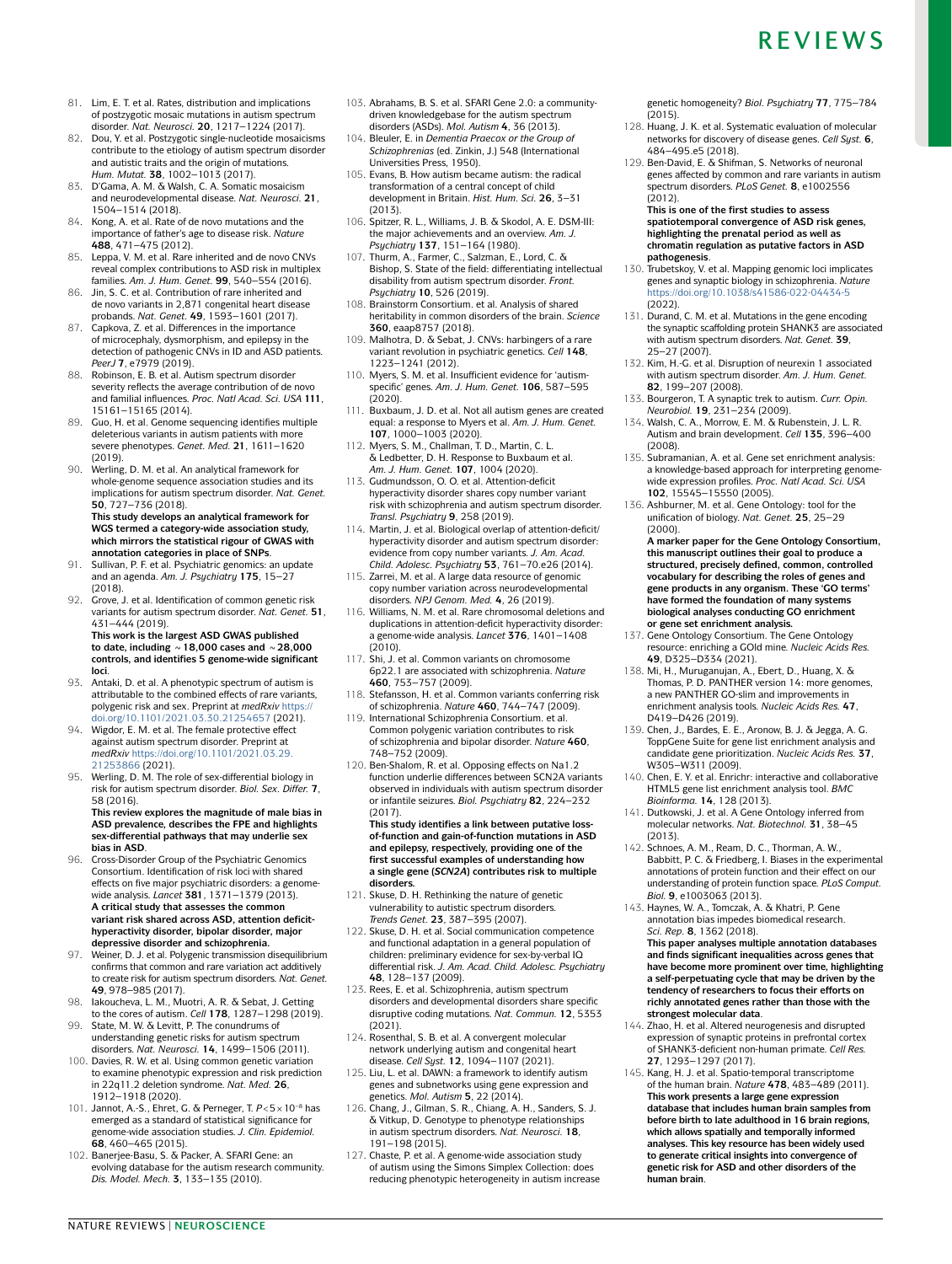- <span id="page-17-0"></span>146. Parikshak, N. N. et al. Integrative functional genomic analyses implicate specific molecular pathways and circuits in autism. *Cell* **155**, 1008–1021 (2013). **One of the first studies to assess spatiotemporal convergence of ASD risk genes, this study conducts**  a weighted gene co-expression network analysis<br>using BrainSpan developmental expression data **and assesses modules for enrichment of a broad range of ASD- associated genes, implicating the early and late foetal periods and upper layer glutamatergic neurons in ASD**.
- <span id="page-17-1"></span>147. Ben-David, E. & Shifman, S. Combined analysis of exome sequencing points toward a major role for transcription regulation during brain development in autism. *Mol. Psychiatry* **18**, 1054–1056 (2013).
- <span id="page-17-2"></span>148. Xu, X., Wells, A. B., O'Brien, D. R., Nehorai, A. & Dougherty, J. D. Cell type- specific expression analysis to identify putative cellular mechanisms for neurogenetic disorders. *J. Neurosci.* **34**, 1420–1431  $(2014)$
- <span id="page-17-17"></span>149. Uddin, M. et al. Brain-expressed exons under purifying selection are enriched for de novo mutations in autism spectrum disorder. *Nat. Genet.* **46**, 742–747 (2014).
- 150. Lin, G. N. et al. Spatiotemporal 16p11.2 protein network implicates cortical late mid- fetal brain development and KCTD13–Cul3–RhoA pathway in psychiatric diseases. *Neuron* **85**, 742–754 (2015).
- <span id="page-17-5"></span>151. Li, M. et al. Integrative functional genomic analysis of human brain development and neuropsychiatric risks. *Science* **362**, eaat7615 (2018).
- <span id="page-17-54"></span>152. Walker, R. L. et al. Genetic control of expression and splicing in developing human brain informs disease mechanisms. *Cell* **179**, 750–771.e22 (2019).
- <span id="page-17-3"></span>153. Werling, D. M. et al. Whole-genome and RNA sequencing reveal variation and transcriptomic coordination in the developing human prefrontal cortex. *Cell Rep.* **31**, 107489 (2020).
- <span id="page-17-4"></span>154. Miller, J. A. et al. Transcriptional landscape of the prenatal human brain. *Nature* **508**, 199–206  $(2014)$ **This study presents gene expression data from laser- microdissected human mid- gestational brain tissue. These data have been central to increasing the resolution of systems biological analyses of**
- <span id="page-17-6"></span>**ASD genetic risk.** 155. Pollen, A. A. et al. Molecular identity of human outer radial glia during cortical development. *Cell* **163**, 55–67 (2015).
- <span id="page-17-55"></span>156. Nowakowski, T. J. et al. Spatiotemporal gene expression trajectories reveal developmental hierarchies of the human cortex. *Science* **358**, 1318–1323 (2017).
- <span id="page-17-8"></span>157. Polioudakis, D. et al. A single- cell transcriptomic atlas of human neocortical development during midgestation. *Neuron* **103**, 785–801.e8 (2019).
- <span id="page-17-7"></span>158. Eze, U. C., Bhaduri, A., Haeussler, M., Nowakowski, T. J.  $\&$  Kriegstein, A. R. Single-cell atlas of early human brain development highlights heterogeneity of human neuroepithelial cells and early radial glia. *Nat. Neurosci.* **24**, 584–594 (2021).
- <span id="page-17-9"></span>159. Fan, X. et al. Spatial transcriptomic survey of human embryonic cerebral cortex by single-cell RNA-seq analysis. *Cell Res.* **28**, 730–745 (2018).
- <span id="page-17-10"></span>160. Bernard, A. et al. Transcriptional architecture of the primate neocortex. *Neuron* **73**, 1083–1099 (2012).
- <span id="page-17-11"></span>161. Doyle, J. P. et al. Application of a translational profiling approach for the comparative analysis of CNS cell types. *Cell* **135**, 749–762 (2008).
- <span id="page-17-12"></span>162. Voineagu, I. et al. Transcriptomic analysis of autistic brain reveals convergent molecular pathology. *Nature* **474**, 380–384 (2011). **One of the first papers comparing gene expression**

**profiles in postmortem brain tissue of neurotypical controls versus ASD patients, this study identifies several molecular signatures that have now been well replicated (e.g. downregulation of neuronand synapse- related genes and upregulation of microglia- related genes).**

- <span id="page-17-13"></span>163. Parikshak, N. N. et al. Genome- wide changes in lncRNA, splicing, and regional gene expression patterns in autism. *Nature* **540**, 423–427 (2016).
- <span id="page-17-16"></span>164. Gupta, S. et al. Transcriptome analysis reveals dysregulation of innate immune response genes and neuronal activity- dependent genes in autism. *Nat. Commun.* **5**, 5748 (2014).
- <span id="page-17-18"></span>165. Gandal, M. J. et al. Transcriptome-wide isoform-level dysregulation in ASD, schizophrenia, and bipolar disorder. *Science* **362**, eaat8127 (2018).
- <span id="page-17-14"></span>166. Velmeshev, D. et al. Single- cell genomics identifies cell type- specific molecular changes in autism. *Science* **364**, 685–689 (2019).
- <span id="page-17-15"></span>167. Wang, D. et al. Comprehensive functional genomic resource and integrative model for the human brain. *Science* **362**, eaat8464 (2018). **This study describes molecular data resources generated by the PsychENCODE Consortium from adult human brain tissue, and conducts a deconvolution analysis of bulk and single- cell expression data that finds that the majority of expression variation across bulk brain tissue samples is attributable to varying proportions of basic cell types**.
- <span id="page-17-20"></span>168. Jaffe, A. E. et al. qSVA framework for RNA quality correction in differential expression analysis. *Proc. Natl Acad. Sci. USA* **114**, 7130–7135  $(2017)$
- 169. Zhu, Y., Wang, L., Yin, Y. & Yang, E. Systematic analysis of gene expression patterns associated with postmortem interval in human tissues. *Sci. Rep.* **7**, 5435 (2017).
- <span id="page-17-21"></span>170. Li, J. Z. et al. Systematic changes in gene expression in postmortem human brains associated with tissue pH and terminal medical conditions. *Hum. Mol. Genet.* **13**, 609–616 (2004).
- <span id="page-17-22"></span>171. Chiaradia, I. & Lancaster, M. A. Brain organoids for the study of human neurobiology at the interface of in vitro and in vivo. *Nat. Neurosci.* **23**, 1496–1508 (2020).
- <span id="page-17-23"></span>172. Mariani, J. et al. FOXG1-dependent dysregulation of GABA/glutamate neuron differentiation in autism spectrum disorders. *Cell* **162**, 375–390 (2015).
- 173. Schafer, S. T. et al. Pathological priming causes developmental gene network heterochronicity in autistic subject- derived neurons. *Nat. Neurosci.* **22**, 243–255 (2019).
- <span id="page-17-24"></span>174. Marchetto, M. C. et al. Altered proliferation and networks in neural cells derived from idiopathic autistic individuals. *Mol. Psychiatry* **22**, 820–835  $(2017)$

**One of the first studies comparing iPSC-derived neural cells from neurotypical controls to those from people with ASD and macrocephaly.**

- <span id="page-17-25"></span>175. Adhya, D. et al. Atypical neurogenesis in induced pluripotent stem cells from autistic individuals. *Biol. Psychiatry* **89**, 486–496 (2021).
- 176. DeRosa, B. A. et al. Convergent pathways in idiopathic autism revealed by time course transcriptomic analysis of patient- derived neurons. *Sci. Rep.* **8**, 8423 (2018).
- 177. Griesi- Oliveira, K. et al. Transcriptome of iPSC- derived neuronal cells reveals a module of co-expressed genes consistently associated with autism spectrum disorder. *Mol. Psychiatry* **26**, 1589–1605 (2021).
- <span id="page-17-26"></span>178. Amiri, A. et al. Transcriptome and epigenome landscape of human cortical development modeled in organoids. *Science* **362**, eaat6720 (2018).
- <span id="page-17-27"></span>179. Trevino, A. E. et al. Chromatin accessibility dynamics in a model of human forebrain development. *Science* **367**, eaay1645 (2020).
- <span id="page-17-28"></span>180. Pollen, A. A. et al. Establishing cerebral organoids as models of human- specific brain evolution. *Cell* **176**, 743–756.e17 (2019).
- 181. Andrews, M. G. & Nowakowski, T. J. Human brain development through the lens of cerebral organoid models. *Brain Res.* **1725**, 146470 (2019).
- <span id="page-17-29"></span>182. Bhaduri, A. et al. Cell stress in cortical organoids impairs molecular subtype specification. *Nature* **578**, 142–148 (2020).
- <span id="page-17-30"></span>183. Andersen, J. et al. Generation of functional human 3D cortico- motor assembloids. *Cell* **183**, 1913–1929.e26
- (2020). 184. Miura, Y. et al. Generation of human striatal organoids and cortico- striatal assembloids from human pluripotent stem cells. *Nat. Biotechnol.* **38**, 1421–1430 (2020).
- <span id="page-17-31"></span>185. Birey, F. et al. Assembly of functionally integrated human forebrain spheroids. *Nature* **545**, 54–59 (2017).
- <span id="page-17-32"></span>186. Deneault, E. et al. Complete disruption of autismsusceptibility genes by gene editing predominantly reduces functional connectivity of isogenic human neurons. *Stem Cell Rep.* **11**, 1211–1225 (2018).
- <span id="page-17-33"></span>187. Lalli, M. A., Avey, D., Dougherty, J. D., Milbrandt, J.  $\&$  Mitra, R. D. High-throughput single-cell functional elucidation of neurodevelopmental disease- associated genes reveals convergent mechanisms altering neuronal differentiation. *Genome Res.* **30**, 1317–1331 (2020).
- <span id="page-17-34"></span>188. Dixit, A. et al. Perturb-seq: dissecting molecular circuits with scalable single- cell RNA profiling of pooled genetic screens. *Cell* **167**, 1853–1866.e17  $(2016)$
- 189. Adamson, B. et al. A multiplexed single- cell CRISPR screening platform enables systematic dissection of the

unfolded protein response. *Cell* **167**, 1867–1882.e21 (2016).

- 190. Jaitin, D. A. et al. Dissecting immune circuits by linking CRISPR- pooled screens with single- cell RNA- seq. *Cell* **167**, 1883–1896.e15 (2016).
- 191. Datlinger, P. et al. Pooled CRISPR screening with single- cell transcriptome readout. *Nat. Methods* **14**, 297–301 (2017).
- 192. Rubin, A. J. et al. Coupled single-cell CRISPR screening and epigenomic profiling reveals causal gene regulatory networks. *Cell* **176**, 361–376.e17  $(2019)$
- 193. Tian, R. et al. CRISPR interference- based platform for multimodal genetic screens in human iPSC- derived neurons. *Neuron* **104**, 239–255.e12 (2019).
- 194. Kampmann, M. CRISPR- based functional genomics for neurological disease. *Nat. Rev. Neurol.* **16**, 465–480 (2020).
- <span id="page-17-35"></span>195. Tian, R. et al. Genome- wide CRISPRi/a screens in human neurons link lysosomal failure to ferroptosis.
- <span id="page-17-36"></span>*Nat. Neurosci.* **24**, 1020–1034 (2021).<br>196. Volpato, V. & Webber, C. Addressing variability in iPSC- derived models of human disease: guidelines to promote reproducibility. *Dis. Model. Mech.* **13**, dmm042317 (2020).
- <span id="page-17-37"></span>197. Genç, Ö. et al. Homeostatic plasticity fails at the intersection of autism-gene mutations and a novel class of common genetic modifiers. *eLife* **9**, e55775 (2020).
- <span id="page-17-38"></span>198. Packer, A. Neocortical neurogenesis and the etiology of autism spectrum disorder. *Neurosci. Biobehav. Rev.* **64**, 185–195 (2016). **This comprehensive review details the potential convergence of ASD genetic risk around neurogenesis.**
- <span id="page-17-19"></span>199. Exner, C. R. T. & Willsey, H. R. Xenopus leads the way: frogs as a pioneering model to understand the human brain. *Genesis* **59**, e23405 (2021).
- <span id="page-17-39"></span>200. Werling, D. M. & Geschwind, D. H. Sex differences in autism spectrum disorders. *Curr. Opin. Neurol.* **26**, 146–153 (2013).
- <span id="page-17-40"></span>201. Loomes, R., Hull, L. & Mandy, W. P. L. What is the male- to-female ratio in autism spectrum disorder? A systematic review and meta- analysis. *J. Am. Acad. Child. Adolesc. Psychiatry* **56**, 466–474 (2017).
- <span id="page-17-41"></span>202. Kim, Y. S. et al. Prevalence of autism spectrum disorders in a total population sample. *Am. J. Psychiatry* **168**, 904–912 (2011).
- <span id="page-17-42"></span>203. Bai, D. et al. Inherited risk for autism through maternal and paternal lineage. *Biol. Psychiatry* **88**,
- <span id="page-17-43"></span>480–487 (2020). 204. Palmer, N. et al. Association of sex with recurrence of autism spectrum disorder among siblings. *JAMA Pediatr.* **171**, 1107–1112 (2017).
- <span id="page-17-44"></span>205. Gockley, J. et al. The female protective effect in autism spectrum disorder is not mediated by a single genetic locus. *Mol. Autism* **6**, 25 (2015).<br>206. Martin, H. C. et al. The contribution of X-linked
- <span id="page-17-45"></span>coding variation to severe developmental disorders. *Nat. Commun.* **12**, 627 (2021).
- <span id="page-17-46"></span>207. McCarthy, M. M. Multifaceted origins of sex differences in the brain. *Philos. Trans. R. Soc. Lond. B Biol. Sci.* **371**, 20150106 (2016).
- <span id="page-17-47"></span>208. Baron-Cohen, S. The extreme male brain theory of autism. *Trends Cogn. Sci.* **6**, 248–254 (2002).
- <span id="page-17-49"></span>209. Baron-Cohen, S. et al. Elevated fetal steroidogenic activity in autism. *Mol. Psychiatry* **20**, 369–376 (2015).
- <span id="page-17-48"></span>210. Manoli, D. S. & Tollkuhn, J. Gene regulatory mechanisms underlying sex differences in brain development and psychiatric disease. *Ann. N. Y. Acad. Sci.* **1420**, 26–45 (2018).
- <span id="page-17-50"></span>211. Ingudomnukul, E., Baron-Cohen, S., Wheelwright, S. & Knickmeyer, R. Elevated rates of testosteronerelated disorders in women with autism spectrum conditions. *Horm. Behav.* **51**, 597–604 (2007).
- <span id="page-17-51"></span>212. Auyeung, B. et al. Fetal testosterone and autistic traits. *Br. J. Psychol.* **100**, 1–22 (2009).
- <span id="page-17-52"></span>213. Komada, M. et al. Hedgehog signaling is involved in development of the neocortex. *Development* **135**, 2717–2727 (2008).
- 214. Britto, J., Tannahill, D. & Keynes, R. A critical role for sonic hedgehog signaling in the early expansion of the developing brain. *Nat. Neurosci.* **5**, 103–110 (2002).
- <span id="page-17-53"></span>215. Echelard, Y. et al. Sonic hedgehog, a member of a family of putative signaling molecules, is implicated in the regulation of CNS polarity. *Cell* **75**, 1417–1430 (1993).
- <span id="page-17-56"></span>216. Finkel, R. S. et al. Nusinersen versus sham control in infantile- onset spinal muscular atrophy. *N. Engl. J. Med.* **377**, 1723–1732 (2017).